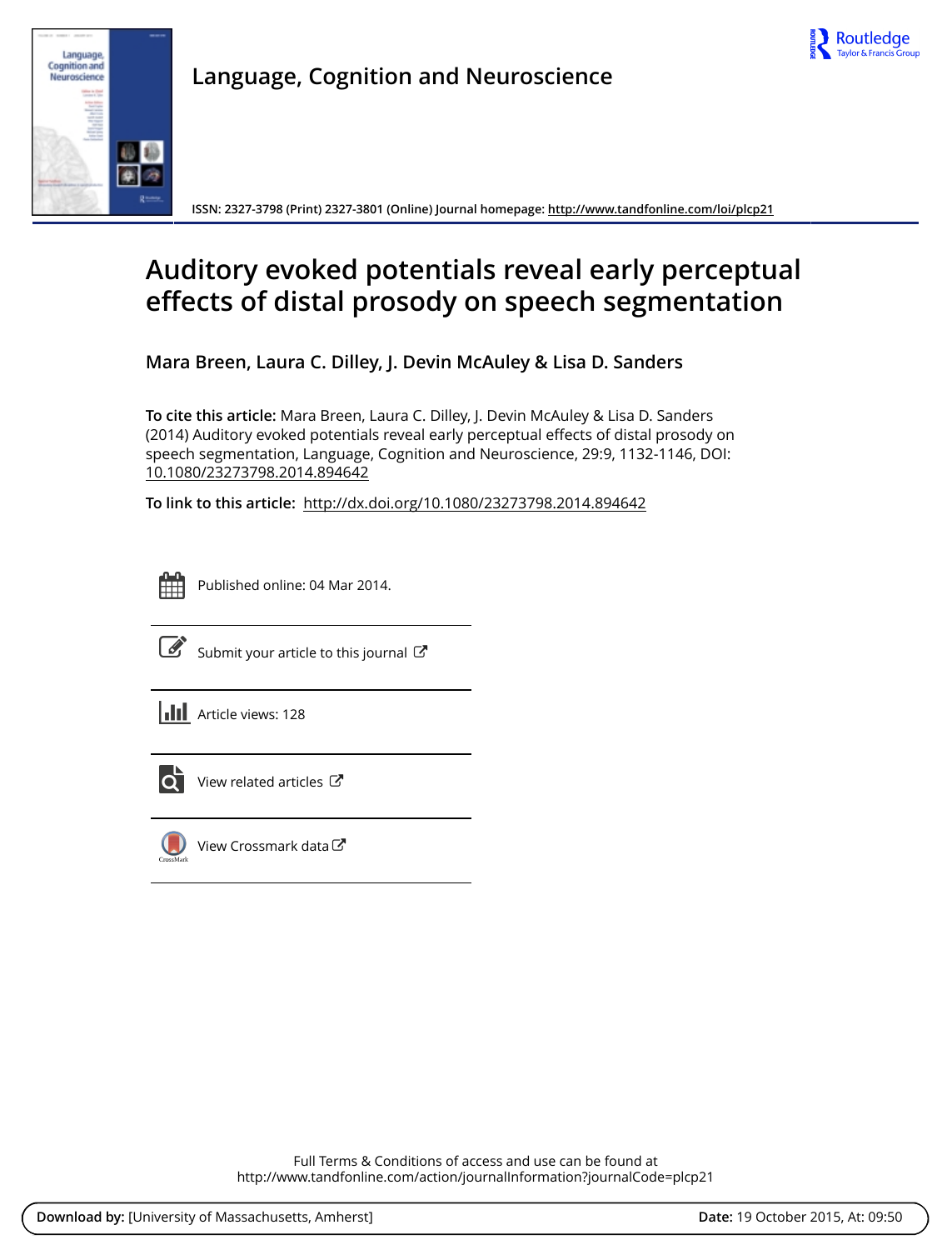

# Auditory evoked potentials reveal early perceptual effects of distal prosody on speech segmentation

Mara Breen<sup>a,b\*</sup>, Laura C. Dilley<sup>c,d,e</sup>, J. Devin McAuley<sup>d</sup> and Lisa D. Sanders<sup>b</sup>

<sup>a</sup>Department of Psychology and Education, Mount Holyoke College, South Hadley, MA 01075, USA; <sup>b</sup>Department of Psychology, University of Massachusetts, Tobin Hall, Amherst, MA 01003, USA; CDepartment of Communicative Sciences and Disorders, Michigan<br>State University, East Lansing, MI 48824, USA; <sup>d</sup>Department of Psychology, Michigan State Univ Lansing, MI 48824, USA; <sup>e</sup>Department of Linguistics and Germanic, Slavic, Asian, and African Languages, Michigan State University, East Lansing, MI 48824, USA

(Received 3 July 2013; accepted 5 February 2014)

Prosodic context several syllables prior (i.e., distal) to an ambiguous word boundary influences speech segmentation. To assess whether distal prosody influences early perceptual processing or later lexical competition, EEG was recorded while subjects listened to eight-syllable sequences with ambiguous word boundaries for the last four syllables (e.g., tie murder bee vs. *timer derby*). Pitch and duration of the first five syllables were manipulated to induce sequence segmentation with either a monosyllabic or disyllabic final word. Behavioural results confirmed a successful manipulation. Moreover, penultimate syllables (e.g., *der*) elicited a larger anterior positivity 200–500 ms after the onset for prosodic contexts predicted to induce word-initial perception of these syllables. Final syllables (e.g. bee) elicited a similar anterior positivity in the context predicted to induce word-initial perception of these syllables. Additionally, these final syllables elicited a larger positive-tonegative deflection (P1-N1) 60–120 ms after onset, and a larger N400. The finding that prosodic characteristics of speech several syllables prior to ambiguous word boundaries modulate both early and late event-related potentials (ERPs) elicited by subsequent syllable onsets provides evidence that distal prosody influences early perceptual processing and later lexical competition.

Keywords: prosody; speech segmentation; event-related potentials; temporal attention

Unlike in most written languages, where words are separated by spaces, spoken language contains no such consistent cues to word boundaries. For example, silences in speech frequently occur within words rather than only occurring at word boundaries (Cole & Jakimik, [1980](#page-13-0); Lehiste, [1972;](#page-14-0) Nakatani & Dukes, [1977\)](#page-14-0). Therefore, speech comprehension necessarily entails a process of segmenting continuous speech into words. The current study employed the precise temporal resolution of eventrelated potentials (ERPs) to investigate the time course of segmentation based on prosodic cues not immediately adjacent to ambiguous word boundaries.

Prior work demonstrates that listeners can use a wide variety of cues to segment speech, including statistical regularities (Saffran, Aslin, & Newport, [1996](#page-14-0)), phonotactics (Mattys, Jusczyk, Luce, & Morgan, [1999](#page-14-0)) and constraints on possible words (Norris, McQueen, Cutler, & Butterfield, [1997\)](#page-14-0). In addition, listeners interpret prosodic cues occurring on or around a potential word boundary as signalling that boundary (Cutler & Butterfield, [1992](#page-13-0); Salverda, Dahan, & McQueen, [2003;](#page-14-0) Salverda et al., [2007](#page-14-0)).

Two widely studied prosodic cues to word boundaries are metrical stress and duration. Stressed syllables in English are produced with longer durations and greater intensity than unstressed syllables (Beckman, [1986](#page-13-0); Fry, [1955](#page-14-0)). Postulating a word boundary before a stressed syllable is an advantageous segmentation strategy; for example, 81% of words in the CELEX corpus (Baayen, Piepenbrock, & Gulikers, [1995\)](#page-13-0) are stress-initial (Vroomen & de Gelder, [1995](#page-14-0)). Moreover, Cutler and Norris [\(1988](#page-13-0)) estimated that 85–90% of content words in everyday English speech have initial stress. Evidence shows that native English speakers use this consistency and interpret stressed syllables as word onsets (cf. Cutler & Butterfield, [1992;](#page-13-0) Cutler & Norris, [1988](#page-13-0)).

Durational cues are exemplified by the fact that syllables are lengthened in certain positions. For example, the syllable 'ham', produced as a monosyllabic word, is typically longer than the syllable 'ham-' produced as the initial syllable of 'hamster'. Salverda et al. ([2003\)](#page-14-0) demonstrated, using eye-tracking, that listeners use syllable duration to determine whether those sequences are monosyllabic (as opposed to disyllabic) words. When listeners heard tokens of 'hamster' with the syllable 'ham-' spliced from the word 'ham', they made more early looks to a picture of a ham than a picture of a hamster, indicating that the longer version of 'ham' was interpreted as preceding a word boundary. In follow-up

<sup>\*</sup>Corresponding author. Email: [mbreen@mtholyoke.edu](mailto:mbreen@mtholyoke.edu)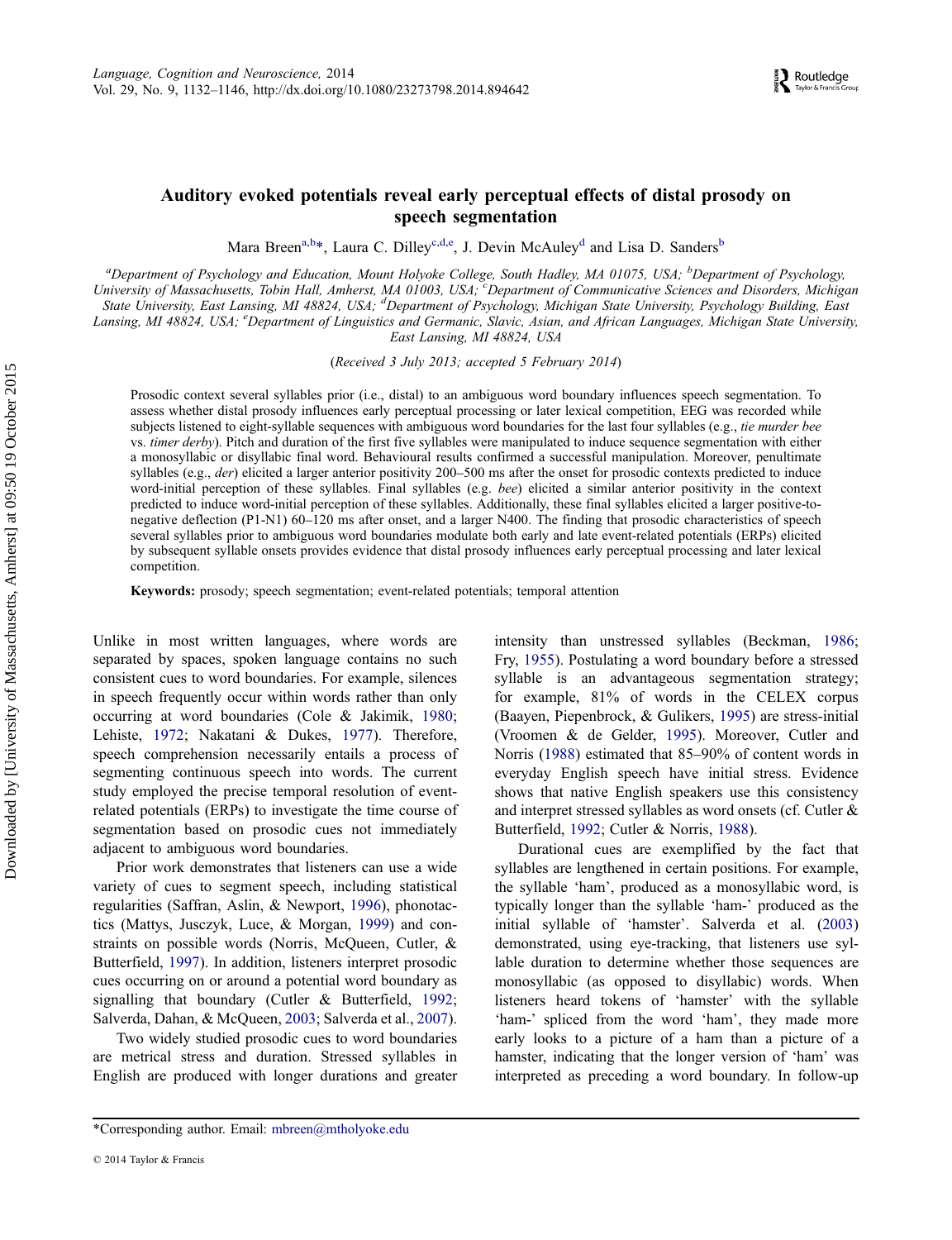<span id="page-2-0"></span>work, Salverda et al. [\(2007](#page-14-0)) demonstrated that listeners also use segment length to determine the location of prosodic phrase boundaries. Listeners viewed a display with pictures of a cat, a cap and a captain, while listening to sentences in which the target word 'cap' was phrasemedial or phase-final. Eye-tracking results demonstrated that when 'cap' was in phrase-final position, the monosyllabic word 'cat' was a stronger competitor for the target 'cap' than when it was in phrase-medial position. Conversely, the disyllabic word 'captain' was a stronger competitor for 'cap' when 'cap' was in phrase-medial as opposed to phrase-final position, demonstrating that listeners are aware that 'cap' is longer in phrase-final position than in phrase-medial position and can use this information for segmentation.

The findings described earlier demonstrate segmentation effects of prosodic cues occurring at the location of a word boundary. Dilley and colleagues (Brown, Salverda, Dilley, & Tanenhaus, [2011](#page-13-0); Dilley, Mattys, & Vinke, [2010;](#page-13-0) Dilley & McAuley, [2008](#page-13-0); Dilley & Pitt, [2010\)](#page-13-0) have demonstrated that speech segmentation is also influenced by distal prosodic cues (i.e., cues not directly adjacent to the location of the potential word boundary). In particular, Dilley and colleagues reported support for a perceptual grouping hypothesis, whereby repeating prosodic patterns of pitch and/or duration distal from the to-be-segmented acoustic material influence how syllables were grouped into words in a manner consistent with general principles of auditory perceptual organisation (cf. Handel, [1989\)](#page-14-0).

In one series of experiments (Dilley et al., [2010](#page-13-0); Dilley & McAuley, [2008](#page-13-0)), participants listened to sequences of eight syllables where the last four syllables could be segmented in one of two ways. For example, in the sequence *banker helpful* /tai m $\infty$  d $\infty$  bi/, the final four syllables could be interpreted as *timer derby* or as *tie* murder bee. The pitch and duration of the first five syllables were manipulated via resynthesis to create two conditions. In the monosyllabic condition, the first five syllables were manipulated to induce listeners to segment the last four syllables with a monosyllabic final word (e.g. tie murder bee). In the disyllabic condition, the first five syllables were manipulated to induce listeners to segment the last four syllables with a disyllabic final word (e.g. timer derby; a similar manipulation is shown in Figure 1). Critically, the final three syllables were acoustically identical across conditions, but the listener's interpretation of the segmentation of these syllables varied depending on the distal prosody of the first five syllables.

In the disyllabic condition (Figure 1, top), the first two words banker and helpful were produced with rising pitch, with a low tonal target on the first syllable, and a high target on the second syllable. Listeners' knowledge of the strong–weak stress pattern of these words was predicted to induce them to interpret the low tonal target as a stressed syllable, and the high target as an unstressed syllable. The perceptual grouping hypothesis predicted that listeners would perseverate in their interpretation of the low target as a stressed syllable, thereby interpreting  $/tan/$  and  $/dx/$  as



Figure 1. Explanation of the acoustic manipulation applied to the target syllable sequences. The two waveforms and associated pitch tracks show how the Disyllabic (top) and Monosyllabic (bottom) contexts were created by varying the fundamental frequency (F0) of the first five syllables, and the duration of the fifth syllable; the acoustic characteristics of the final three syllables were held constant. The words in all caps indicate the predicted segmentation of the final four ambiguous syllables. The highlighted region indicates the sections of the waveforms which are acoustically identical across conditions. See the text for more information.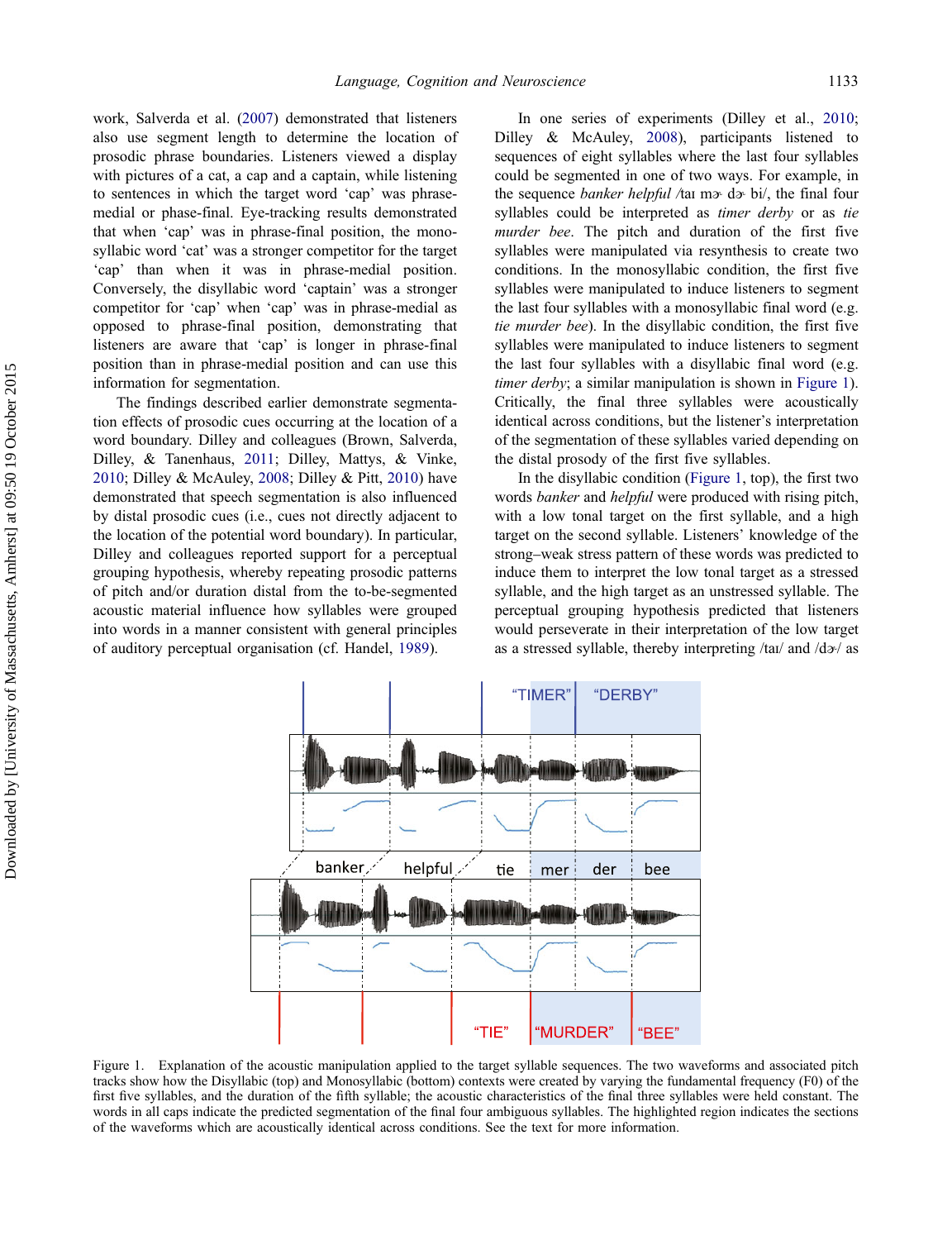word onsets, segmenting the final four syllables as timer derby. An additional cue to this segmentation pattern is the fact that the stressed syllables /taɪ/ and /d $\alpha$ / occur at regular temporal (i.e., perceptually isochronous) intervals.

The opposite pattern held in the monosyllabic condition [\(Figure 1](#page-2-0), bottom). Falling pitch was imposed on the first two words, banker and helpful, such that there was a high tonal target on the first syllable and a low tonal target on the second syllable. Listeners' knowledge of these words was expected to lead them to interpret the high tonal target as stressed and the low target as unstressed. Once again, the perceptual grouping hypothesis predicted that listeners would perseverate in how the syllables are grouped into words, such that they would be more likely to interpret /tai/,  $/m\partial y$  and /bi/ as word onsets, thereby segmenting the final four syllables as tie murder bee. In addition, the fifth syllable /taɪ/ was lengthened such that, as in the disyllabic condition, word onsets occurred at regular temporal intervals

Supporting the perceptual grouping hypothesis, participants reported hearing a disyllabic final word more often in the disyllabic condition than in the monosyllabic condition (93% vs. 35%; Dilley et al., [2010](#page-13-0); see also Dilley & McAuley, [2008\)](#page-13-0). In sum, the results from this and other studies show that distal prosody can influence segmentation decisions (Brown et al., [2011;](#page-13-0) Dilley & Pitt, [2010;](#page-13-0) Reinisch, Jesse & McQueen, [2011a,](#page-14-0) [2011b](#page-14-0)).

This line of research raises the question of when distal prosody affects speech segmentation. One possibility is that distal prosody allows listeners to make predictions about where word boundaries are likely to occur that then influence early perceptual processing. A second possibility is that distal prosody affects lexical access, influencing the competition between possible lexical items in a manner that affects later post-perceptual processing. Salverda et al. [\(2003](#page-14-0)) suggests that some prosodic cues are used early in processing, demonstrating that local duration cues influence eye movements within the first 100 ms after word onset.

Most relevant here is a recent study by Brown et al. ([2011\)](#page-13-0) who demonstrated an online effect of distal prosody using an eye-tracking paradigm. Subjects heard sentences like 'Heidi sometimes saw that panda in the city zoo'. The acoustic characteristics of the final portions of sentences (e.g., 'that panda in the city zoo') were constant across conditions; however, the initial five syllables (e.g., 'Heidi sometimes saw') were manipulated to induce listeners to perceive prosodic phrase boundaries at different places in subsequent material. In one condition, these syllables were resynthesised with a repeating low–high tonal pattern such that low targets were aligned with 'Hei', 'some' and 'saw', and high targets were aligned with 'di' and 'times'. In the other condition, these syllables were resynthesised with a repeating high–low tonal pattern such that high targets were aligned with 'Hei' and 'some', and

low targets were aligned with 'di' and 'times'. Moreover, the syllable 'saw' was lengthened and resynthesised with a falling high–low tonal pattern. These two patterns are very similar to those presented in [Figure 1](#page-2-0), with the first resynthesis reflected in the top panel, and the second reflected in the bottom panel. In the former case, listeners were expected to perceive phrase boundaries at the lexical boundaries of the critical word (e.g. ∣panda∣, where '∣' indicates a prosodic phrase boundary); in the latter case, listeners were expected to perceive a boundary in the middle of the critical word (e.g. pan∣da). Consistent with predictions, analyses of fixation patterns from 200 to 566 ms after the onset of the target word (i.e., from the earliest point at which signal-driven fixations were expected, until 200 ms after the mean offset of the embedded word) revealed more looks to a picture of the competitor ('pan') in the latter condition than in the former condition. These results indicate that when the distal prosody induced listeners to perceive a prosodic phrase boundary after 'pan-', listeners also postulated a word boundary at that point.

Additional evidence for the early use of distal prosodic cues in segmentation comes from Dilley et al.'s ([2010\)](#page-13-0) study. In a cross-modal identity priming task, listeners heard a string of lexical items ending in syllables that could be segmented as a disyllabic or monosyllabic final word (e.g., 'turnip' vs. 'nip'). Following the ambiguous auditory string, listeners performed lexical decision on a visually presented target. Results demonstrated that the distal prosodic manipulation influenced lexical decision times within the first 1000 ms after visual presentation; reaction times were faster for the visual target that matched the auditory word supported by the distal prosody.

These studies provide evidence that prosody has an online effect on speech segmentations. However, there are at least two reasons why it is unclear whether the observed effects are the result of listeners making predictions about word boundary locations *before* or *after* lexical access. First, effects in eye movement studies are quantified with respect to how likely participants are to look at a target object compared to a competitor object in a visual display. For example, Brown et al. ([2011\)](#page-13-0) measured how likely participants were to look at a target picture of a panda compared to a competitor picture of a pan. In order to decide whether to look at either of these objects, participants have to hear at least part of the target syllable 'pan-', meaning that the earliest effects are observable only after the listener has engaged in some level of lexical processing. Second, any effect of context on eye movements is constrained by the time necessary to programme an eye movement, estimated to take between 100 ms (Altmann, [2011\)](#page-13-0) and 200 ms (Allopenna, Magnuson,  $\&$ Tanenhaus, [1998;](#page-13-0) Matin, Shao, & Boff, [1993\)](#page-14-0). Therefore, the most conservative estimate of the time course of the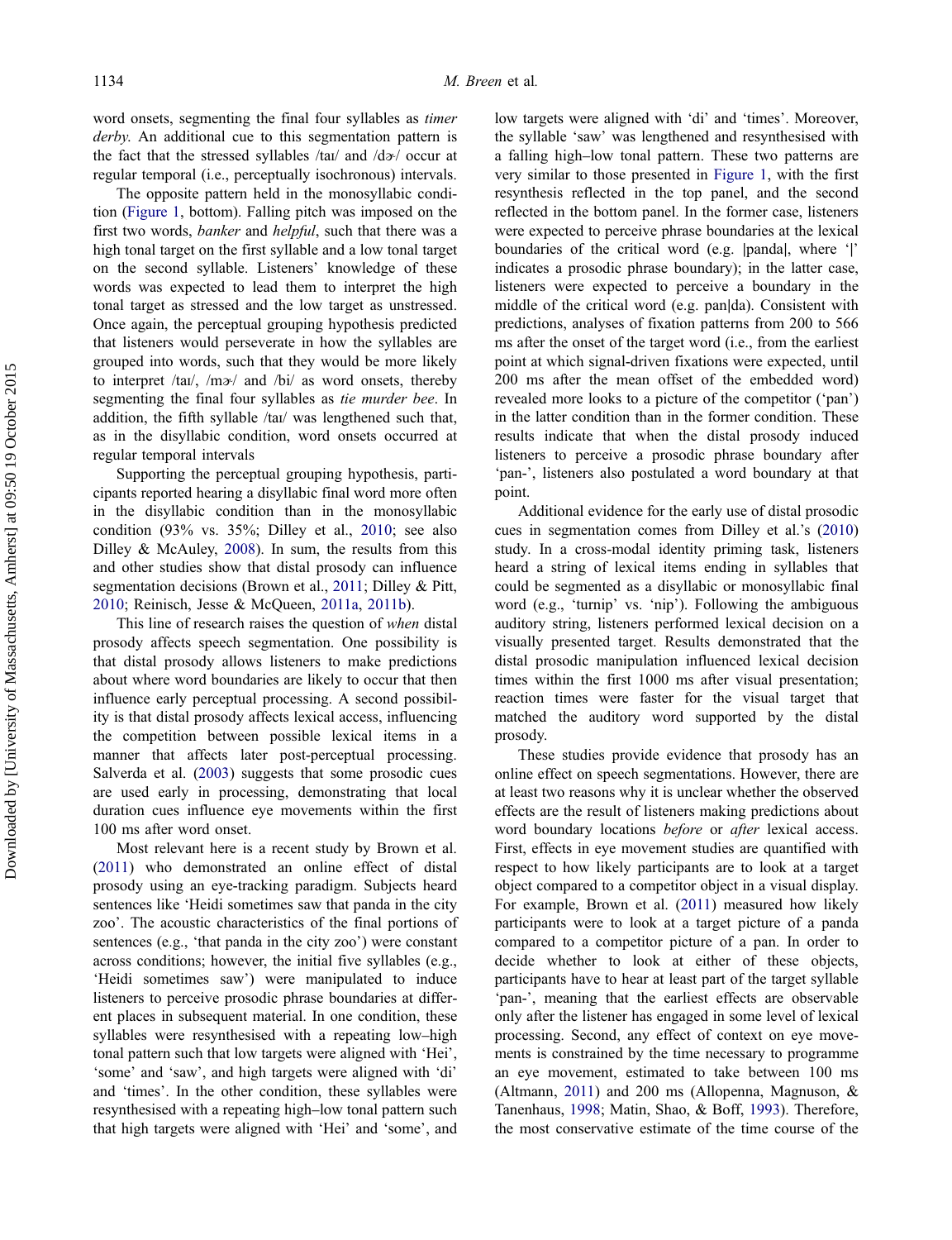effects observed in Brown et al.'s [\(2011\)](#page-13-0) study is that distal prosody could be affecting segmentation decisions anywhere from immediately at the word onset through the end of the embedded competitor word (i.e., from 0 ms after the onset of the embedded word in Brown et al.'s stimuli until an average of 366 ms after this onset). The cross-modal identity priming study performed by Dilley et al. ([2010\)](#page-13-0) raises similar questions; some lexical material must have been heard before an effect could be observed, and the precise time-course of segmentation of speech into words cannot be determined in this paradigm.

To address these questions related to the time-course of effects of distal prosody on speech segmentation, the current study used an event-related potential (ERP) paradigm, which allows for greater temporal resolution of segmentation effects than eye-tracking or lexical decision tasks. Specifically, ERPs have the potential to show differences in the perceptual processing of target syllables before any lexical access has taken place.

Spoken words (and sounds, more generally) elicit a sequence of peaks in the ERP waveform, which can be classified as early (i.e. perceptual) or late (i.e., postperceptual). In the first 200 ms after stimulus onset, sounds typically elicit a first positive peak (P1) between 50 and 90 ms, a first negative peak (N1) between 100 and 150 ms, and a second positive peak (P2) between 150 and 200 ms. The amplitude and latency of these peaks depend on several factors, including the abruptness and intensity of the sound onset, and the density of the sound environment (Näätänen & Picton, [1987\)](#page-14-0).

Auditory evoked potentials in the first 200 ms after onset also vary in amplitude depending on a listener's state. For example, the amplitude of the N1 deflection relative to a pre-stimulus baseline or the amplitude of the P1-to-N1 deflection (i.e., the difference in amplitude between the P1 and the N1) is typically larger for sounds presented from attended compared to unattended locations (Hansen, Dickstein, Berka, & Hillyard, [1983;](#page-14-0) Hillyard, Hink, Schwent, & Picton, [1973\)](#page-14-0). Further, when a rapidly changing stream of sound, such as speech, is presented from a single location, sequence onsets such as the initial segments of words elicit a larger amplitude P1-to-N1 deflection relative to similar event onsets that do not begin a new sequence within the larger continuous stream (Abla, Katahira, & Okanoya, [2008](#page-13-0); Sanders, Ameral, & Sayles, [2009;](#page-14-0) Sanders & Neville, [2003;](#page-14-0) Sanders, Newport, & Neville, [2002](#page-14-0)). In many of these studies, participants heard sequences of syllables, tones or non-verbal sounds with no acoustic markers (e.g., silence) to indicate sequence boundaries. Therefore, participants could only segment the stream after learning the items based on distributional cues (e.g., Abla et al., [2008\)](#page-13-0) or explicit training (e.g., Sanders et al., [2002,](#page-14-0) [2009](#page-14-0)). In a study of tone segmentation, Abla et al. ([2008\)](#page-13-0) observed larger N1s to the initial tone in three-tone sequences than to the

medial or final tones in listeners who demonstrated learning most of the sequences on behavioural tests. Sanders et al. [\(2009](#page-14-0)) found a similar effect for the initial segments of non-verbal sound sequences in listeners explicitly taught to recognise the sequences. Studies of syllable segmentation have revealed similar results. For example, Sanders et al. [\(2002](#page-14-0)) demonstrated a larger P1 to-N1 deflection in response to the onsets of sequences of nonsense syllables after training as compared to before. In addition, Sanders and Neville [\(2003](#page-14-0)) observed larger amplitude P1-to-N1 deflections to word-initial syllables (decisive) compared to non-initial syllables (pedestrians) in natural speech.

Importantly, previous ERP studies of speech segmentation have demonstrated larger N1 or P1-to-N1 amplitudes in response to word-initial syllable onsets compared to word-medial syllable onsets regardless of the segmentation cues that are available. The ERP effects were similar in timing, distribution and amplitude when listeners were processing sentences that sounded like their native language but included only non-words (Sanders & Neville, [2003](#page-14-0)) and when listeners were processing a newly learned, six-word artificial language with no acoustic cues associated with word boundaries (Sanders et al., [2002](#page-14-0)). That is, the effects of segmentation on early perceptual processing of word onsets were identical when only acoustic segmentation cues were available and when only lexical segmentation cues were available. If this ERP effect were specific to segmentation itself, we would expect it to differ depending on which cues are available to the listener.

The fact that the N1/P1-to-N1 effect observed in these studies does not differ across cues suggests that it reflects a more general cognitive process. Indeed, Astheimer and Sanders [\(2009\)](#page-13-0) argue that this general cognitive processing difference for word and syllable onsets is selective attention. They demonstrated that auditory probes presented concurrently with a speech stream elicit larger amplitude N1s when played during the first 150 ms of a content word compared to either the 150 ms preceding a content word or during random control times. From this result, they concluded that listeners direct attention to the initial portions of words in continuous speech, and this increased attention results in a larger amplitude response to the sounds played at those critical times. Directing attention to the initial portions of words in continuous speech is an effective processing mechanism because onset segments are typically less predictable from the context than segments in the middle of a word (Connine, Blasko, & Titone, [1993](#page-13-0); Marslen-Wilson & Zwitserlood, [1989](#page-14-0)).

The amplitude of the P1-to-N1 deflection provides a tool for investigating the time course of distal prosodic influence on speech segmentation. If this effect is indeed indexing temporal attention then we expect differential effects for the final syllable of the stream contingent upon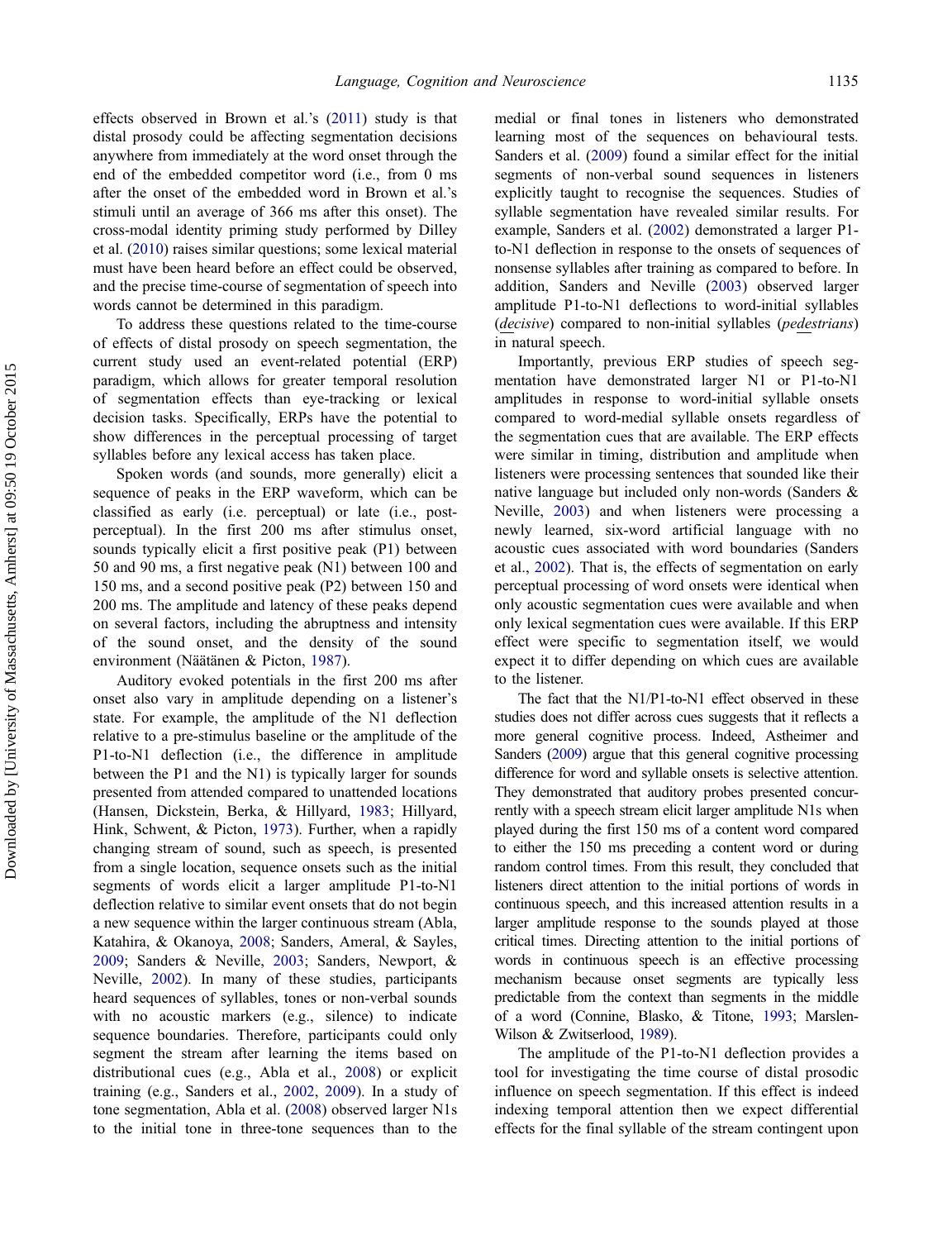whether the prior syllable had been perceived as the end of a word. Specifically, if listeners are using distal prosody to make predictions about upcoming word boundaries, syllables perceived as word onsets should elicit larger P1 to-N1 deflections than the same syllables perceived as word-final. As Dilley et al. ([2010\)](#page-13-0) demonstrated, listeners were more likely to report hearing the disyllabic word derby following the manipulation in the top of [Figure 1](#page-2-0), and the monosyllabic word bee after the manipulation in the bottom. We expect that these perceptual effects will translate into differences in P1-to-N1 amplitude. For example, listeners who have heard the words tie and murder have no basis for predicting which segments they will hear next, and so would be more likely to direct attention to the upcoming syllable, resulting in a larger P1 to-N1 deflection. On the other hand, listeners who have heard the word timer followed by the syllable der could predict that the next syllable is likely to be by to complete the word *derby*, and would not have to direct as much attention to the sounds of the final syllable. Indeed, recent evidence shows that the N1 word-onset effect is eliminated when listeners can predict which word is going to be heard next based on the context (Astheimer & Sanders, [2011\)](#page-13-0).

On the other hand, if distal prosody is only affecting later processing, reflecting the output of, rather than the input to lexical competition, then differences based on distal prosody will be evident only in later portions of the waveform. Previous studies have also observed segmentation effects on the N400, a negative-going deflection between 300 and 500 ms after word onset. Unlike the early P1-to-N1 deflection, the N400 is thought to index post-perceptual processing. Specifically, the N400 has been shown to index the difficulty of lexical access, as it is larger when the target word is semantically anomalous given prior context (Kutas & Federmeier, [2011](#page-14-0)). Many of the studies reporting larger P1-to-N1 deflections to sequence onsets compared to sequence-medial segments have also reported larger N400s to onsets, which has been proposed to index the amount of learning and the ease with which sequences were matched onto stored representations (Abla et al., [2008;](#page-13-0) Cunillera, Toro, Sebastián-Gallés, & Rodríguez-Fornells, [2006](#page-13-0); Cunillera et al., [2009;](#page-13-0) de Diego Balaguer, Toro, Rodriguez-Fornells, Bachoud-Lévi, & Marcus, [2007;](#page-13-0) Sanders et al., [2002](#page-14-0)). Since lexical access is more likely to be time-locked to word onsets than to syllable onsets, we predict larger N400s to syllables that, on the basis of distal prosody, are predicted to be perceived as word-initial.

# Method

#### **Participants**

Thirty-two participants completed the experiment; 28 participants (15 female; average age: 21.3 years) contributed data to the reported analyses. All were selfreported right-handed native speakers of English, with normal hearing and normal or corrected-to-normal vision, who were not taking psychoactive medications and were without known neurological deficits. Of the four participants excluded, one was due to a coding error, while the other three were excluded due to the presence of high frequency noise in their raw electroencephalogram (EEG) recording. All participants provided informed consent and received \$10/hour for their participation.

# **Materials**

One hundred and four eight-syllable experimental item sequences were constructed. The first four syllables were always two primary stress-initial words with unambiguous lexical structure (e.g., *banker helpful*). The final four syllables had ambiguous lexical organisation such that they could form either a sequence of three words ending in a monosyllabic word (e.g., tie murder bee), or two disyllabic words (e.g., *timer derby*). The syllables were selected so that all possible disyllabic words formed by the eight syllables would have stress on the first syllable. A full list of items can be found in [Appendix 1](#page-2-0).

All items and a set of fillers were recorded as connected monotone speech by author M.B. Stimuli were recorded onto SONY MiniDisc in a sound-attenuated chamber using a Shure SM10 head-mounted microphone and a Rolls MP13 Mini-Mic preamplifier at a rate of 22 kHz with 24-bit resolution. From these recordings, resynthesised stimuli were created using the pitch-synchronous overlap-and-add (PSOLA) algorithm (Moulines & Charpentier, [1990\)](#page-14-0) as implemented in Praat (Boersma & Weenink, [2002\)](#page-13-0). For filler items, only the pitch was manipulated for each sequence following the method described later. For experimental items, the duration and pitch of the first five syllables were manipulated to induce the percept of either a monosyllabic or disyllabic final word following the method described in Dilley et al.'s ([2010;](#page-13-0) see [Figure 1\)](#page-2-0) study.

The disyllabic conditions were created first. The intonation of the first four syllables (i.e., first two words) was manipulated so that each word had a low target pitch on the first syllable and a high target pitch on the second (i.e., rising pitch across the entire word). The fifth syllable was given a flat low pitch. High targets were set at 275 Hz; low targets were set at 175 Hz. High and low points or regions corresponding to targets were connected with straight line interpolations. The final three syllables were resynthesised with high, low and high targets, respectively. The average length of disyllabic stimuli was 4070  $ms (SD = 396 ms).$ 

The monosyllabic stimuli were resynthesised from the disyllabic manipulations: the acoustic pattern of the final three syllables was identical across conditions. The first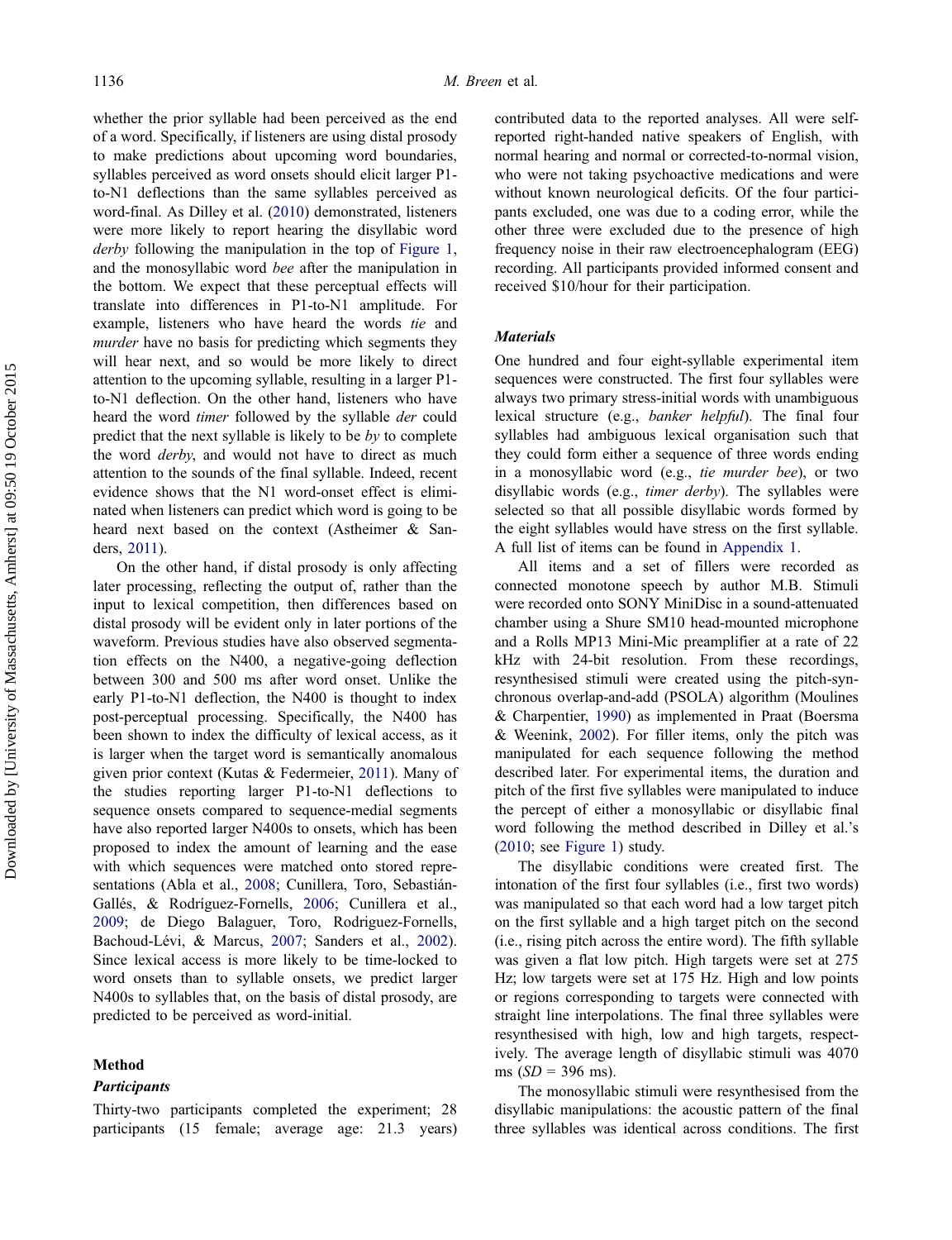four syllables (i.e., first two words) were manipulated so that each word had a high target pitch on the first syllable and a low target pitch on the second (i.e., a falling pitch across the entire word). In addition, the fifth syllable was synthesised so that the first part of the vowel had a high target pitch and the second part had a low target pitch (i.e., a falling pitch across the syllable). The fifth syllable was also lengthened so that the entire syllable was comparable in length to the average duration of the first two words of the sequence; this was intended to create a perceptual impression of isochrony of the first three words, following the method of Dilley and McAuley ([2008\)](#page-13-0). The final three syllables were unchanged, and therefore acoustically identical to those of the disyllabic condition. The average length of the monosyllabic condition was 4304 ms  $(SD =$ 385 ms). The average amount of lengthening of the fifth syllable was 234 ms  $(SD = 131 \text{ ms})$ .

In order to keep participants from generating expectations about the presence or prosodic form of the experimental items, 200 fillers were constructed, consisting of sequences of alternating mono- and disyllabic words with unambiguous lexical structure. There were 50 fillers of 6, 7, 9 and 10 syllables each. For words which were nonfinal in each filler item, each word of the item incurred a pitch change, regardless of whether it was a monosyllabic or disyllabic word. There were four possible tonal patterns on the final word of each filler item: a sustained high target, a sustained low target, a falling pattern or a rising pattern. Each of the 50 filler items was paired with each of the four possible tonal patterns on the final word, for a total of 200 filler stimuli. The average length of the fillers was 4193 ms  $(SD = 825 \text{ ms})$ .

For the purposes of time-locking the ERP waveforms to the onset of the critical words and syllables, two annotators identified the onset of every word of the fillers and items, and the final four syllables of the items. If these annotators did not agree on the location of an onset within 10 ms, author M.B. independently identified the onset. Out of 3243 total onsets, there were 69 onsets (approximately 2%) for which M.B.'s annotations failed to agree with any other annotator's location within 10 ms. Author L.D. annotated these onsets, and, if authors M.B. and L.D. did not agree within 10 ms, the onset was defined as the average of the two authors' annotations. There were 19 such cases (0.6% of onsets).

All experimental items and fillers were normalised to the same maximal intensity, and assigned to two experimental lists. The 104 experimental items were randomly divided in half. The disyllabic conditions from one half were assigned to List 1 and the monosyllabic conditions to List 2. For the second half of items, the monosyllabic conditions were assigned to List 1 and the disyllabic conditions to List 2. In this way, each of the two lists contained 52 items from each of the monosyllabic and disyllabic conditions and all 200 fillers. Participants were

randomly assigned to one list, and lists were presented in a different random order for each participant.

# Procedure

Participants were seated in a comfortable chair 150 cm from the computer monitor. A fixation cross appeared at the start of each trial and remained onscreen until the response cue appeared. After 1000 ms, the syllable sequence was played from two loudspeakers on either side of the monitor at an average intensity of 50–60 dBA measured at the location of participants. The response cue ('What was the last word you heard?') appeared 1000 ms after the onset of the final syllable of the sequence and remained onscreen until the participant responded. The participant's response was recorded with an Audio Technica ATR20 cardioid microphone positioned near the participant's head and digitised directly at a sampling rate of 22 kHz with 16-bit resolution.

An experimenter, listening through an intercom in the adjoining room, recorded the participant's response by pressing one of two keys on a button box, corresponding to a monosyllabic or disyllabic word response. After the experimenter responded, the participant saw the cue 'Ready?' and pressed a button to proceed to the next trial. Following the session, the participant's verbal responses were confirmed by a second listener who checked that the responses entered by the experimenter during the session matched the recorded responses. Any errors were corrected before the behavioural results were analysed.

Short breaks were offered approximately every 15 minutes. Participants were encouraged to ask for longer breaks as needed. The 104 items and 200 fillers were presented in random order in six blocks of 50–51 trials each. The entire experimental session took 2–2.5 hours to complete.

Continuous EEG was sampled at 250 Hz and a bandwidth of .01–100 Hz throughout the duration of the experiment from 128-channel HydroCel Geodesic Sensor Nets (Electrical Geodesics Inc., Eugene, OR). Impedance was brought below 50 k $\Omega$  at every electrode at the beginning of the experiment and maintained below 100 k $\Omega$  for the duration. The continuous EEG was divided into 900 ms epochs, from 100 ms before to 800 ms after the onset of a target.

EEG from individual trials was visually inspected and excluded from analysis if it contained eye blinks, eye movements, or other identifiable artefacts. Data from the remaining trials, regardless of the subjects' behavioural response, were averaged by subject and condition, rereferenced to the average of the two mastoid electrodes and corrected to a 100 ms pre-target baseline. Subjects included in the analysis contributed data from at least 25 out of 52 trials ( $M = 40.4$ ;  $SD = 7$ ) in each condition.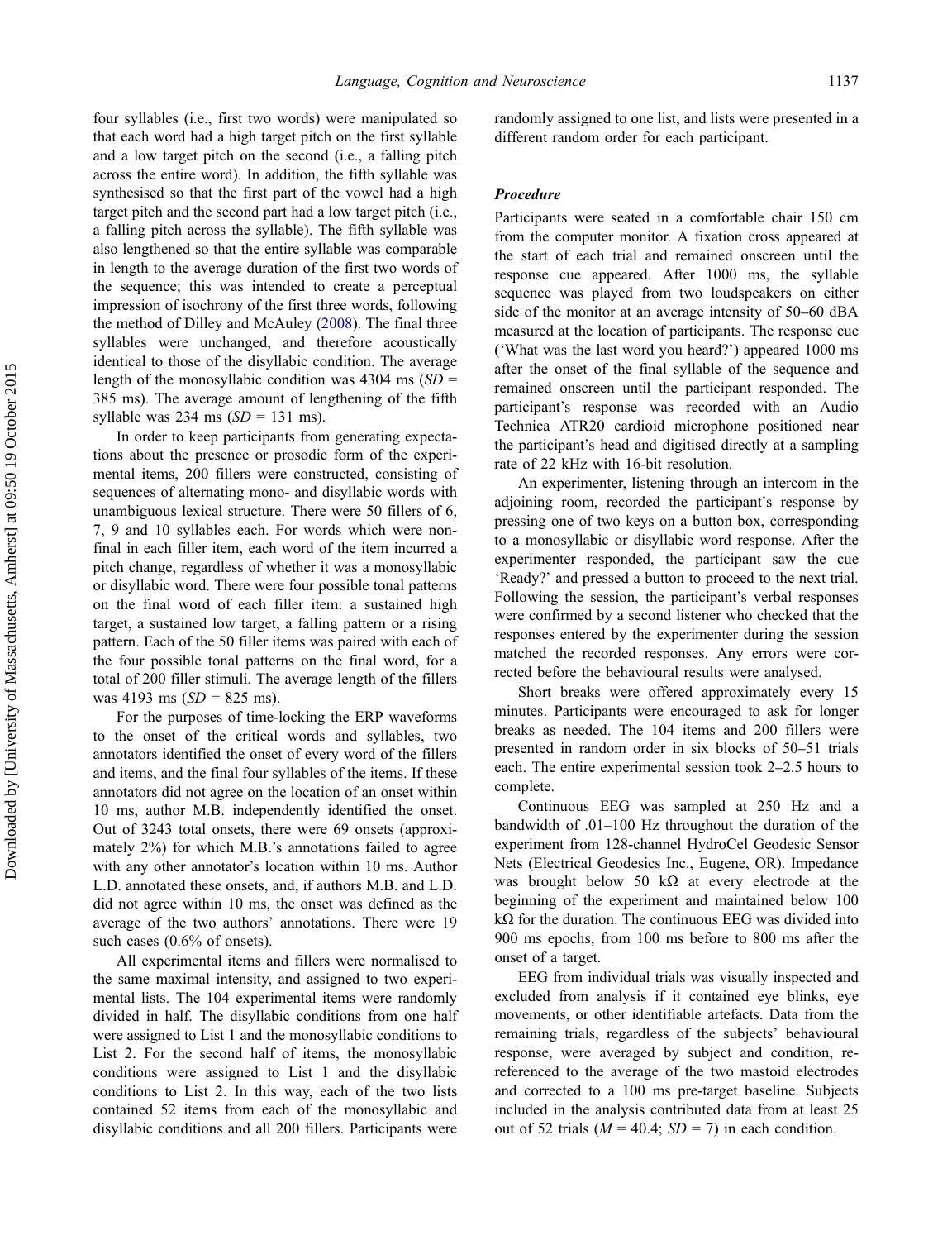<span id="page-7-0"></span>

Figure 2. Grand average event-related potentials time-locked to the onset of the penultimate syllables following the monosyllabic (solid line) and disyllabic (dotted line) contexts. Waveforms are shown for the twelve recording sites depicted on the electrode map. They have been low-pass filtered at 30 Hz for presentation purposes.

# Analysis

Data from 72 electrodes were divided into 12 groups of 6 electrodes each based on scalp location. Data within each group of six electrodes were averaged and scalp position was treated as two factors in repeated-measures analysis of variances (ANOVAs): Anterior/Posterior position (AP) with four levels (anterior, anterior-central, central and posterior) and Lateral/Medial position (LM) with three levels (left, medial and right). Approximate locations of electrodes are included in the ERP waveform Figures (2–[4\)](#page-9-0). Locations of electrode-position factors in the ANOVAs are included in Figures 2 and [4](#page-9-0). Mean amplitude measurements were taken at each group of electrodes in four time intervals to test for the hypothesised effects: 60–90 ms (P1), 120–150 ms (N1), 200–500 ms (N400) and 500–800 ms. To avoid effects of differences in pre-stimulus baseline amplitude on the high-frequency, low-amplitude ERP components used to index perceptual processing, mean amplitude in the second time window (120–150 ms) was subtracted from that in the first time window (60–90 ms), resulting in the P1-N1 deflection, similar to measurements taken in

previous ERP segmentation studies (Sanders & Neville, [2003\)](#page-14-0). Average amplitude in each time range was entered into a 2 (Prosodic Context: Monosyllabic vs. Disyllabic) × 2 (Experimental List)  $\times$  4 (AP position)  $\times$  3 (LM position) repeated-measures ANOVA. Greenhouse-Geisser corrections were applied for comparisons that included factors with more than two levels. All significant main effects and interactions ( $p < .05$ ) were further investigated with post hoc analyses. Only effects and interactions which involve the factor of Prosodic Context will be discussed. Experimental List never interacted with Prosodic Context, so will not be mentioned in the results.

# **Results**

# Behavioural

Participants produced the correct word to  $97.8\%$  (SD = 2%) of the filler items, demonstrating that they were engaged in the experimental task. The vast majority of incorrect responses were the same number of syllables as the correct word; however, on five occasions, participants produced a three-syllable word which was treated as incorrect. Participants responded that they heard a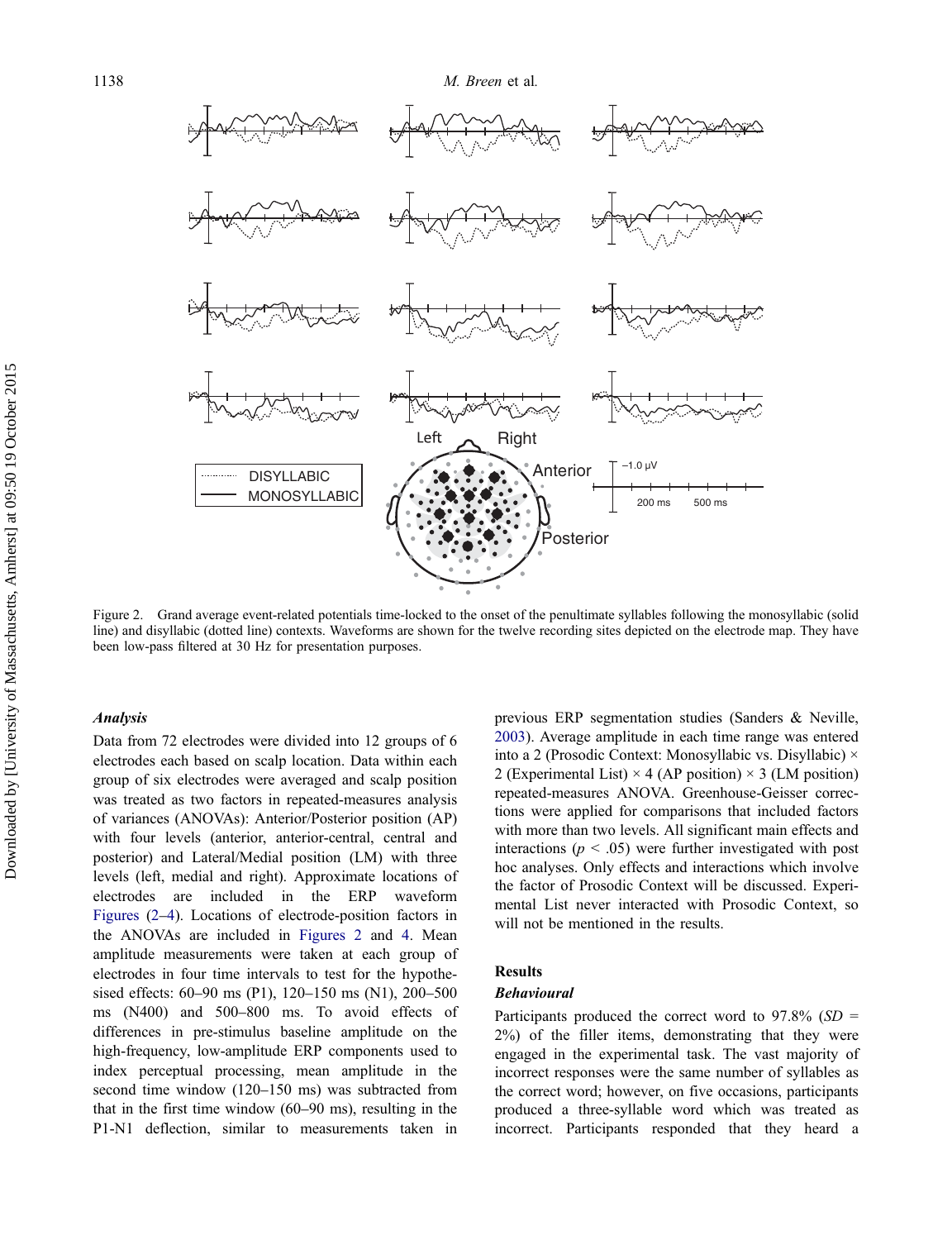<span id="page-8-0"></span>

Figure 3. Grand average event-related potentials time-locked to the onset of the final syllables following the monosyllabic (solid line) and disyllabic (dotted line) contexts. Waveforms are shown for the twelve recording sites depicted on the electrode map. The bar graph depicts mean amplitude 60–90 ms after onset (P1) – mean amplitude 120–150 ms after onset (N1) measured over the depicted electrodes. Unlike the previous waveform image, data depicted here were not filtered after analysis so that the smaller amplitude effects over the smaller time window are evident.

disyllabic item in the disyllabic condition 91.7% of the time  $(SD = 6\%)$ ; they reported hearing a disyllabic item in the monosyllabic condition 69.0% of the time  $(SD =$ 15%),  $t_{\text{subjects}}(27) = 2.31$ ,  $p < .05$ ,  $t_{\text{items}}(103) = 8.21$ ,  $p < .001$ . Signal detection measures d' and c were used to separate participant's sensitivity to the distal prosody manipulation and any general tendency to make a disyllabic or monosyllabic response, respectively (MacMillan & Creelman, [1991\)](#page-14-0). For this analysis, disyllabic responses following the disyllabic context were hits, while disyllabic responses following the monosyllabic context were false alarms. Values of d′ across participants were reliably different from zero  $(M = .97, 95\% \text{ CI} = .77-1.17)$ , confirming that participants were sensitive to the distal prosodic manipulation.

With respect to response criterion,  $c$ , participants were found to be more likely to give a disyllabic response than a monosyllabic response ( $M = -1.03$ , 95% CI = -.88 to −1.17). The negative value of the criterion shows that, separate from the distal prosody effect, listeners had a general tendency to report a disyllabic final word. Participants in Experiment 1a in Dilley et al.'s ([2010\)](#page-13-0) study also showed a disyllabic bias reporting a disyllabic

word 93% of the time when it appeared in a disyllabic context, but also reporting a disyllabic word 35% of the time in a monosyllabic context. However, we observed an even stronger bias in the current experiment, such that listeners reported a disyllabic word 92% of the time in a disyllabic context vs. 69% of the time in a monosyllabic context. This result may be due to the fact that utterances were initially read with a disyllabic interpretation, resulting in an underemphasised final syllable which was less conducive to a monosyllabic parse than materials used in prior work. Moreover, lexical statistics obtained for many of the items demonstrate that the orthographic and phonological neighbourhoods are smaller for words in the disyllabic condition than those of the monosyllabic condition,  $t_1(464) = -13.89$ ,  $p < .001$ ;  $t_2(464) = -15.56$ ,  $p < .0001$  $p < .0001$ .<sup>1</sup>

# Event-related potentials

#### Penultimate syllable

The predictions of the differential processing accounts can be tested by time-locking ERP waveforms to the penultimate syllable in all of the strings. Recall that the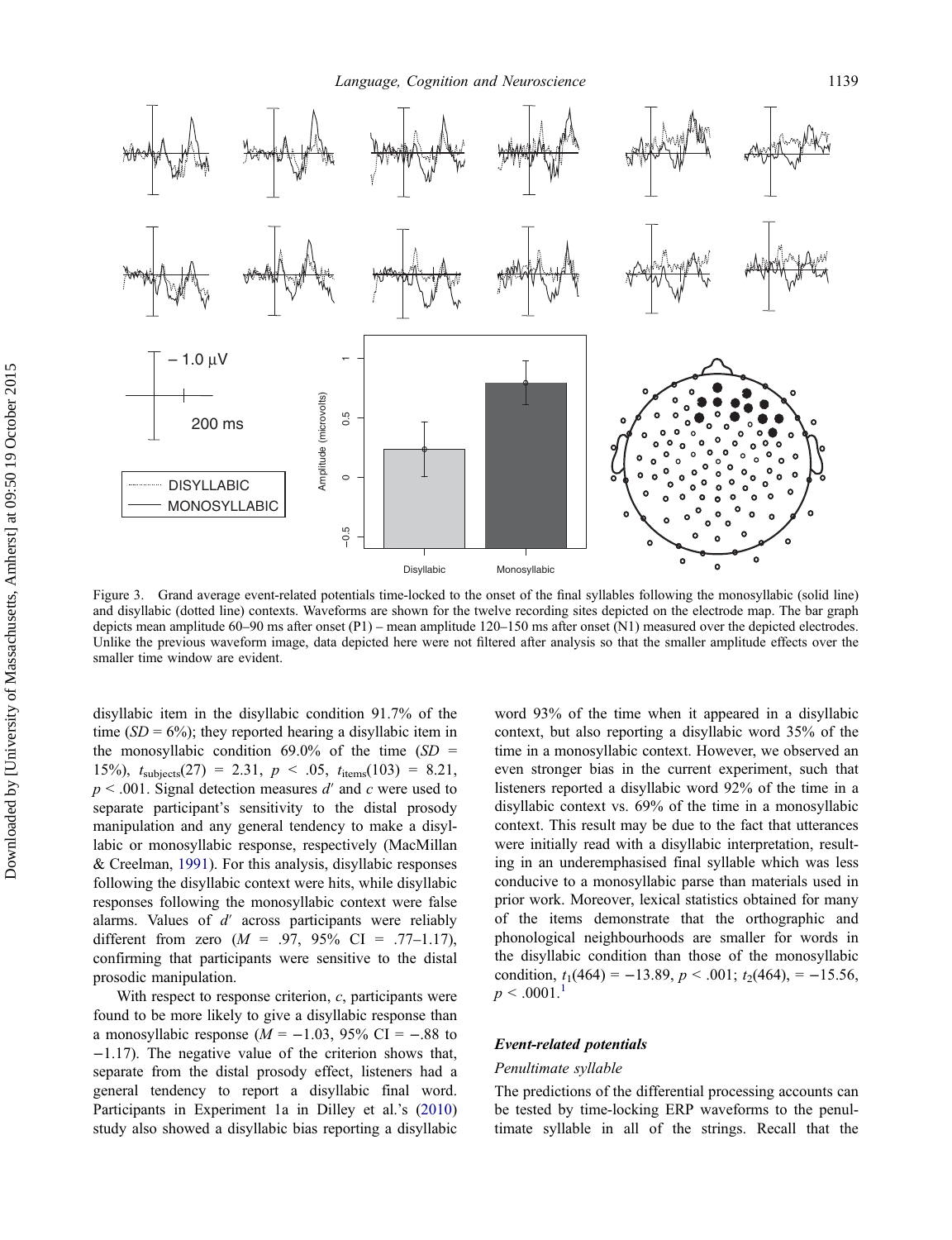<span id="page-9-0"></span>

Figure 4. Grand average event-related potentials time-locked to the onset of the final syllables following the monosyllabic (solid line) and disyllabic (dotted line) contexts. Waveforms are shown for the twelve recording sites depicted on the electrode map. They have been low-pass filtered at 30 Hz for presentation purposes.

penultimate syllable (e.g., /d $\alpha$ / in banker helpful /tai ma  $d$  $\alpha$  bi/) was predicted to be perceived as word-initial in the disyllabic condition (e.g., 'der' in derby) and word-final in the monosyllabic condition (e.g., 'der' in murder). If this pattern of segmenting continuous speech into words affects early perceptual processing, penultimate syllables following the disyllabic context should elicit a larger P1 to-N1 deflection in addition to any later effects reflecting differences in post-perceptual processing.

Mean amplitude P1-N1. Contrary to our prediction that the P1-N1 deflection would be larger when the penultimate syllable was predicted to be perceived as word-initial (e.g., 'der' in derby) than word-final (e.g., 'der' in murder), we observed very little difference between these

conditions in this early time window, as shown in [Figure 2](#page-7-0). In fact, the onset of the second positivity in response to penultimate syllables in the disyllabic context had a short enough latency that it overlapped with N1 amplitude resulting in a measured P1-N1 deflection that was smaller than that for the same syllables in the monosyllabic condition. When data from all electrodes were included in analysis, Prosodic Context interacted with AP position,  $F(3, 81) = 9.70, p < .005$ , such that differences due to distal prosody were larger over anterior regions. At anterior electrodes only, there was a main effect of Prosodic Context,  $F(1, 27) = 10.33$ ,  $p < .005$ , such that syllables predicted to be word-final elicited a larger P1-N1 deflection than syllables predicted to be word-initial. Neither the P1 amplitude nor the N1 amplitude computed relative to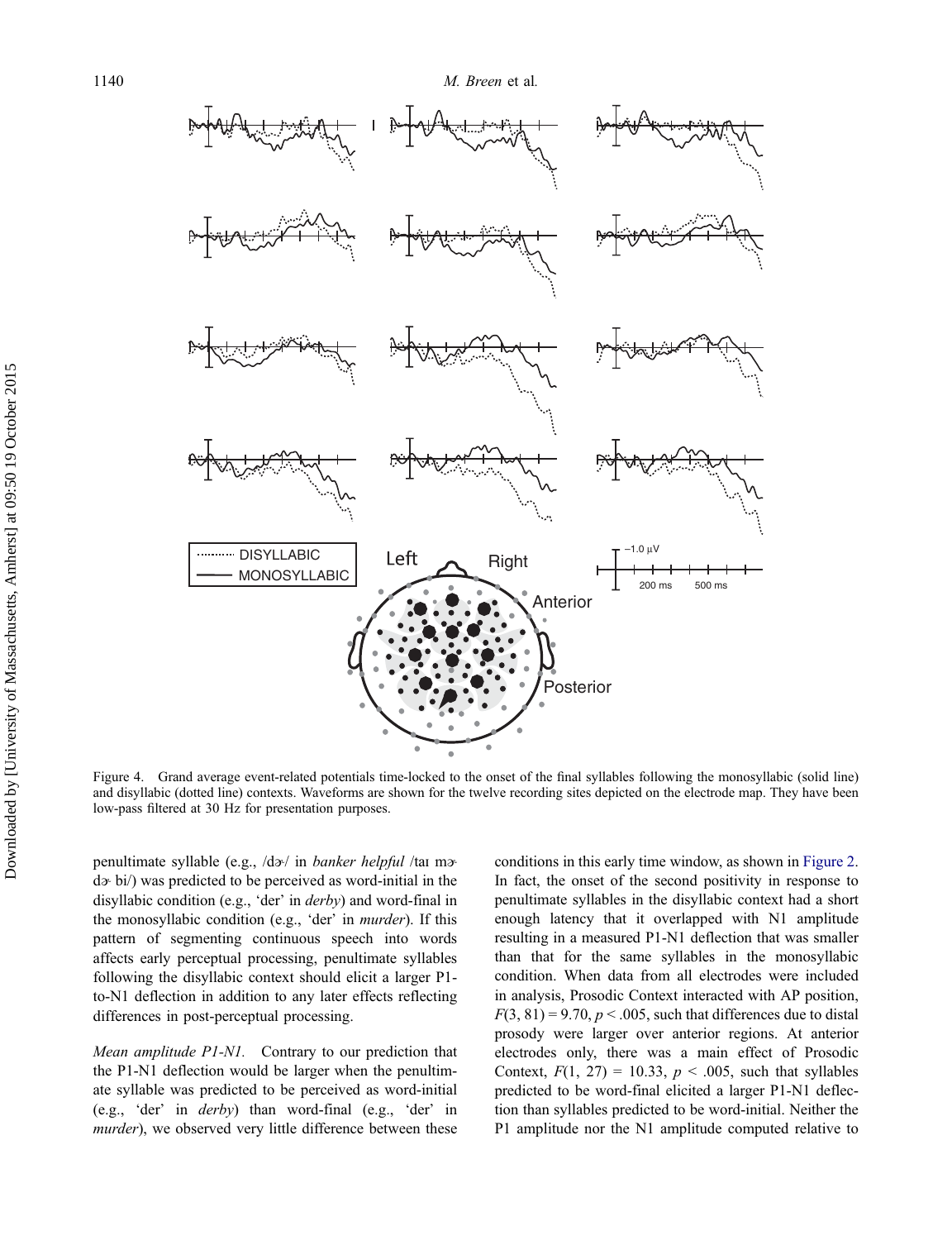the pre-stimulus baseline showed main effects of Prosodic Context, suggesting that the difference between these two mean amplitude measures accurately reflects the effects of distal prosody on early perceptual processing.

Mean amplitude 200–500 ms. In this middle time window, the penultimate syllables elicited a larger positivity when predicted to be word-initial compared to wordfinal as shown in [Figure 2.](#page-7-0) When data from all electrodes were included in analysis, Prosodic Context interacted with both AP and LM electrode position,  $F(6, 162)$  = 4.15,  $p < 0.01$ . Over anterior electrodes only, there was a main effect of Prosodic Context,  $F(1, 27) = 9.23$ ,  $p < .01$ , such that the amplitude was more positive for syllables predicted to be word-initial than for syllables predicted to be word-final.

Mean amplitude 500–800 ms. In this late time window, there were no amplitude differences based on Prosodic Context,  $F$ 's < 1.

#### Final syllable

The predictions of the differential processing accounts can also be tested by time-locking ERP waveforms to the final syllable in all of the strings. Recall that the final syllable (e.g., /bi/ in banker helpful /taɪ mɚ dɚ bi/) was predicted to be perceived as word-initial in the monosyllabic condition (e.g., 'bee') but as word-final in the disyllabic condition (e.g., 'by' in *derby*). If this pattern of segmenting continuous speech into words affects early perceptual processing, final syllables following the monosyllabic context should elicit a larger P1-to-N1 deflection in addition to any later effects reflecting differences in postperceptual processing.

Mean amplitude P1-N1. As predicted, the final syllable in streams elicited a larger P1-N1 deflection when predicted to be word-initial compared to word-final, as shown in [Figure 3.](#page-8-0) When data from all electrodes were included in analysis, Prosodic Context interacted with AP position,  $F(3, 81) = 5.58$ ,  $p < .05$  and with LM position,  $F(2, 54) = 3.80, p < .05$ . For anterior electrodes only, Prosodic Context still interacted with LM position,  $F(2, 54) = 7.77$ ,  $p < .005$ , with larger effects of Prosodic Context over right anterior locations. At these electrode locations, the P1-N1 deflection was larger for predicted word-initial syllables than predicted word-final syllables,  $F(1, 27) = 4.28, p < .05$ . Again, neither P1 nor N1 amplitude alone relative to the pre-stimulus baseline differed by context.

Mean amplitude 200–500 ms. There are two effects of interest in this middle time window. At anterior electrodes, the final syllables elicited a larger positivity when they were predicted to be word-initial than when predicted to be word-final, as shown in [Figure 4](#page-9-0). Over posterior

electrodes, this effect reversed, such that syllables predicted to be word-initial elicited a larger negativity than syllables predicted to be word-final. When data from all electrodes were included in the analysis, Prosodic Context interacted with AP and LM positions,  $F(6, 162) = 5.35$ ,  $p < .001$ , an effect which was driven by competing effects in anterior and posterior electrode positions. Over anterior regions, syllables predicted to be word–initial elicited a larger positivity than syllables predicted to be word-final,  $F(1, 27) = 4.46$ ,  $p < .05$ . Over posterior regions, Prosodic Context interacted with LM position,  $F(2, 54) = 10.423$ ,  $p \leq 0.0005$ , such that the effects of distal prosody were larger over posterior central electrodes, where predicted word onsets elicited a larger negativity than predicted word-final syllables,  $F(1, 27) = 9.09$ ,  $p < .01$ .

Mean amplitude 500–800 ms. In this late time window, the final syllables elicited a positivity which varied in amplitude depending on distal prosody over posterior, medial and right electrodes, as shown in [Figure 4](#page-9-0). When data from all electrodes were included in analysis, Prosodic Context interacted with AP and LM electrode position,  $F(6, 162) = 2.95$ ,  $p < .05$ . For posterior electrodes only, Prosodic Context still interacted with LM position,  $F(2, 54) = 5.46$ ,  $p < .01$ . These interactions were driven by a main effect of Prosodic Context over posterior, and medial and right electrode positions,  $F(1,$  $27$ ) = 13.19,  $p < .005$ , such that final syllables in the disyllabic condition predicted to be word-final elicited a larger positivity than final syllables in the monosyllabic condition predicted to be word-final. The timing and distribution of this effect is similar to the Closure Positive Shift (CPS) (Steinhauer, [2003](#page-14-0)), a component observed at perceived phrase boundaries.

# **Discussion**

The current experiment was designed to investigate whether distal prosody influences early perceptual processing of word boundaries in addition to later competition between potential lexical items. We recorded EEG while participants listened to syllable strings with ambiguous word boundaries (e.g., /tar ma da bi/) which were embedded in prosodic contexts designed to induce perception of the final syllable as a word onset (e.g., bee) or a word-final syllable (e.g., derBY). Behavioural results demonstrate that the manipulation successfully induced listeners to differentially report hearing final monosyllabic or disyllabic words, respectively. Moreover, and critically, ERP results demonstrate early differences in the processing of syllables at the ends of experimental sequences depending on whether they were reported as word-initial vs. word-final.

The behavioural results from the current experiment replicate those of Dilley et al. ([2010\)](#page-13-0). Participants were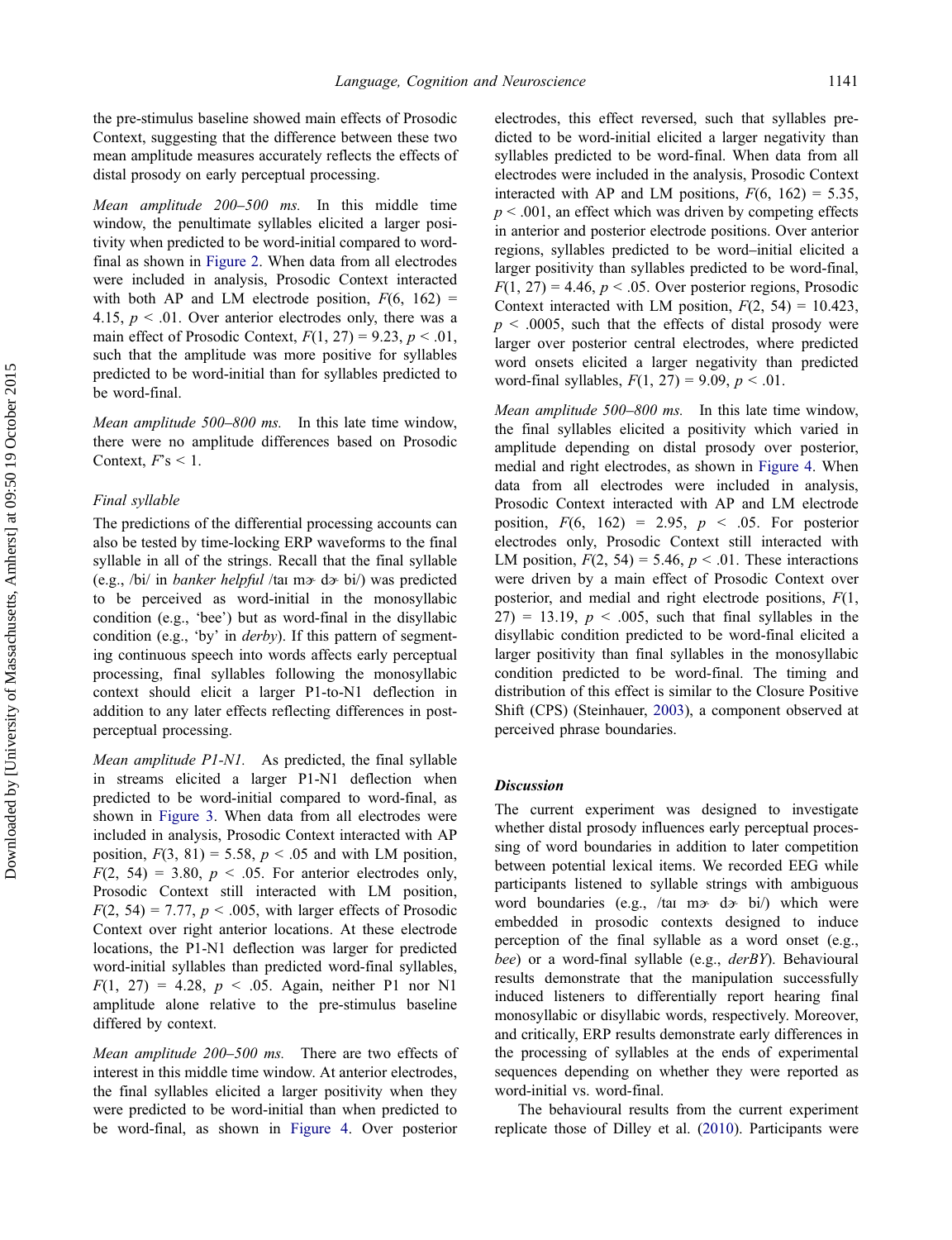more likely to report hearing a disyllabic word in a disyllabic context than a monosyllabic one. These results demonstrate the validity of experimental manipulation and provide further support for the perceptual grouping hypothesis originally proposed by Dilley and McAuley ([2008\)](#page-13-0).

Finding significant differences in the ERP waveforms averaged across behavioural responses potentially provides additional support for the idea that segmenting continuous speech into words affects early perceptual processing. That is, even though the monosyllabic context resulted in monosyllabic verbal responses on only 31% of trials, differences in the ERP waveforms averaged across all trials with the same prosodic context suggest the effects of distal prosody were consistent when investigated with online processing measures. In fact, the ambiguous syllables may initially have been grouped in a manner that was determined by distal prosody. However, before participants gave a verbal response, at least 1000 ms after the final syllable onset, they may have retroactively resegmented the stream based on analysis of the acoustic information provided at the very end, resulting in a disyllabic bias.

In turning to the ERP results, it is important to note that the acoustic information was identical across prosodic conditions only for the final three syllables. Particularly of note is the fact that in the disyllabic condition, the first ambiguous syllable (e.g., /taɪ/) is shorter than the first ambiguous syllable of the monosyllabic condition (see [Figure 1](#page-2-0)). These durational differences could affect the auditory system's response to subsequent ambiguous syllables as follows: Anytime the auditory system responds to a sound, it must recover from that response before responding with the same intensity again. This recovery time is called a refractory period. Sounds entering the auditory system during the refractory period elicit smaller responses than sounds entering after recovery (Bess and Ruhm, [1972;](#page-13-0) Budd, Barry, Gordon, Rennie, & Michie, [1998](#page-13-0); Coch, Skendzel, & Neville, [2005](#page-13-0)). In the disyllabic condition, the auditory system's response to the antepenultimate and penultimate syllables (e.g.,  $/m\gamma$  and  $\langle$ d $\alpha$  $\rangle$ , respectively) may be smaller as these syllables occur earlier in the refractory period of the first ambiguous syllable than they do in the monosyllabic condition. For this reason, we are not surprised that we observed no effect of distal prosody on the antepenultimate syllable, and that the observed effects were reduced for the penultimate syllable as compared to the final one. Moreover, as we observed only one significant effect of the distal prosody manipulation on the penultimate syllable, which was similar in timing and morphology to an effect on the final syllable, we will discuss those effects together below. Before doing so, however, we first address the earliest effect of distal prosody, which we observed on the

final syllable of the stream, which is least likely to have been influenced by refractory effects.

There were several important effects on the final syllable of the ambiguous streams, occurring in early, middle, and late time windows. First, we observed a larger P1-to-N1 deflection to final syllables (e.g., /bi/) when they were predicted to be perceived as word-initial rather than as word-final. This early ERP difference demonstrates that distal prosody has an online effect on word segmentation such that distal prosody serves to perceptually group ambiguous syllables into words, thereby allowing listeners to predict whether an upcoming syllable is a word onset.

The early ERP effect is consistent with previous studies showing a larger N1 or P1-to-N1 deflection in response to word onsets in continuous speech (Astheimer & Sanders, [2009,](#page-13-0) [2011;](#page-13-0) Sanders et al., [2002](#page-14-0); Sanders & Neville, [2003\)](#page-14-0). Sanders et al. [\(2002](#page-14-0)) observed a larger P1-to-N1 deflection to sequence-initial syllables after listeners had been trained to recognise the words in an artificial language. Relatedly, Sanders and Neville ([2003\)](#page-14-0) observed larger N1s to English syllables which were word-initial. Finally, Astheimer and Sanders ([2009\)](#page-13-0) observed that auditory probes coinciding with word onsets elicited larger N1s than probes presented either 100 ms before onsets or at random times. In all of these cases, the authors observed larger N1s or P1-to-N1 deflections to syllables immediately following a segmented portion of the stream. The current results demonstrate that by the onset of the final syllable in the monosyllabic condition, listeners had determined that the penultimate syllable was the end of one word, and that the final syllable was beginning of another, thereby demonstrating online segmentation of the ambiguous stream. Critically, whereas previous studies have looked at N1 differences across acoustically non-identical sounds in natural speech (Astheimer & Sanders, [2009](#page-13-0); Sanders & Neville, [2003\)](#page-14-0), or acoustically identical sounds in an artificial language (Astheimer & Sanders, [2011;](#page-13-0) Sanders et al., [2002](#page-14-0)), these data are the first demonstration of P1-to-N1 differences for acoustically identical natural language stimuli.

The P1-to-N1 deflection observed here is not as large or broadly distributed across the scalp as that reported by others, for at least two likely reasons. First, subjects contributed fewer trials to each condition  $(M = 40.4)$  than in previous studies, thereby decreasing the signal-to-noise ratio. For example, Astheimer and Sanders [\(2009](#page-13-0)) report that only subjects who contributed 60 trials or more to each condition were included in analysis. Second, the current stimuli contained a variety of syllable onsets. Ideally, all of the onsets would be stop consonants, which elicit the largest and most temporally consistent onset components. However, the difficulty of generating stimuli which satisfied the experimental constraints meant that it was impossible to limit the syllable onsets to stop consonants. The resulting variation in phonemes used to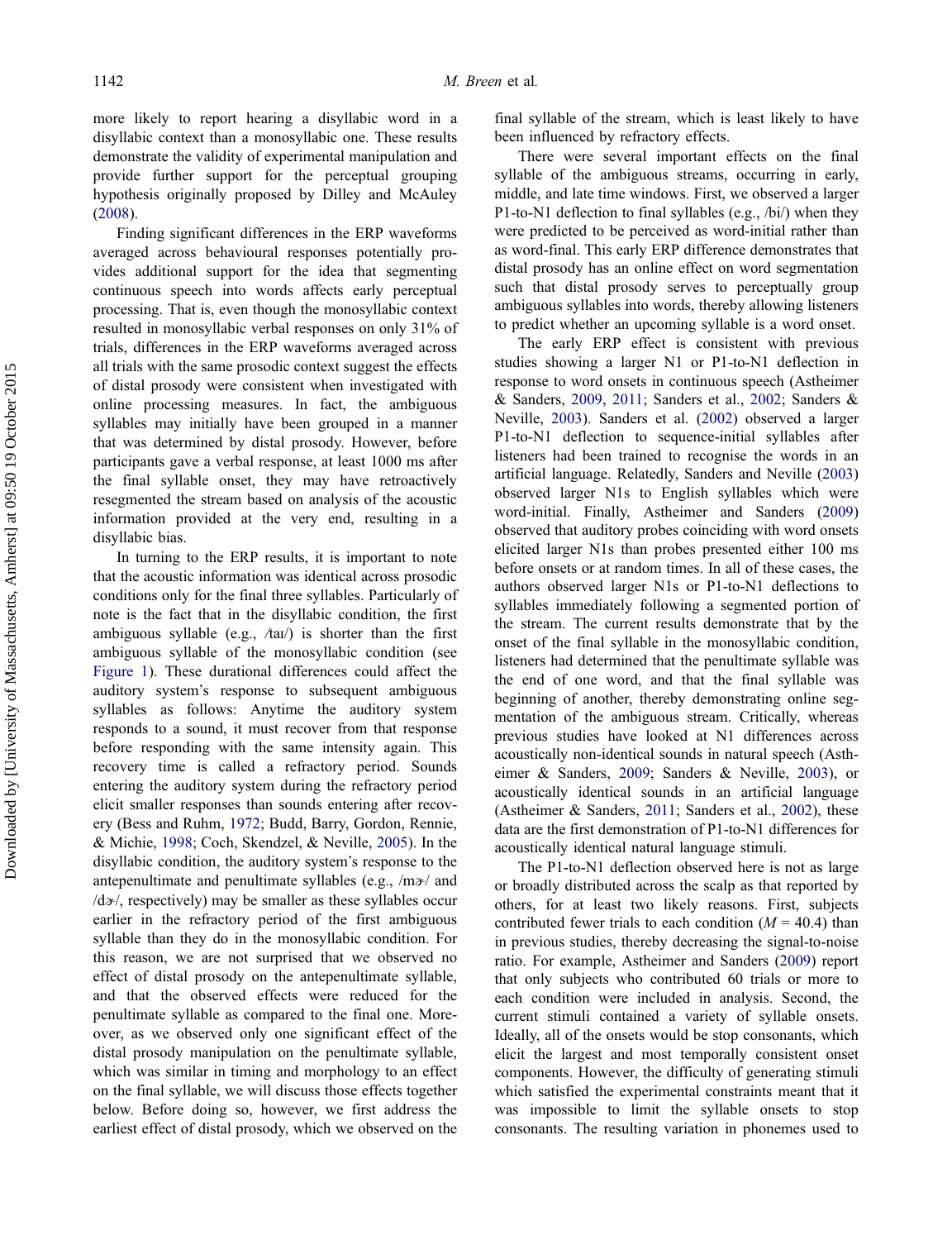drive the auditory onset components lead to increased variability in P1 and N1 amplitudes across trials, and, therefore, an overall decrease in P1-to-N1 amplitude.

The similarity of the results of the current study to those observed previously is consistent with the view that P1-to-N1 amplitude reflects temporally selective attention (Astheimer & Sanders, [2009\)](#page-13-0) that is guided in the present case by temporal expectations induced by distal prosody. N1 effects have been observed in response to a variety of segmentation cues: statistical regularities, lexical stress, recognition of newly learned nonsense words, acoustic cues in unfamiliar speech designed to sound like a native language, and now, distal prosody. The timing with which these different segmentation cues become available is likely to differ depending on the type of cue; however, the timing and distribution of the ERP effects they elicit does not. Specifically, the timing of the earliest ERP waveform differences across studies, including the present one, is similar, beginning around 100 ms after sound onset. Therefore, it is likely that the P1-to-N1 deflection effects are not directly reflecting the process of segmentation itself but of temporally selective attention to word onsets since these segments are particularly important for understanding speech.

In addition to the differences in the P1-to-N1 deflection observed on the final syllable of the stream, we also observed a significant difference in this response for the penultimate syllable. Specifically, in this time window, the penultimate syllable elicited a smaller deflection when it was predicted to be word-initial (e.g.,  $\langle d \phi |$ ) in *derby*) than when it was predicted to be word-final (e.g.,  $\langle d \phi \rangle$  in murder). However, we do not interpret this result as reflecting P1-to-N1 differences on the penultimate syllable, but rather as the result of temporal overlap with the positivity observed in the subsequent time window for syllables predicted to be word-initial.

The second effect we observed was a larger positivity 200 to 500 ms after syllable onset over anterior regions in response to syllables predicted to be word-initial rather than word-final. This effect was evident for both the penultimate and final ambiguous syllables and may reflect the fact that word onsets in English are perceptually stressed. Cunillera, Gomila, and Rodríguez-Fornells ([2008\)](#page-13-0), for example, reported larger amplitudes in the P2 time window (between 120 and 420 ms) for stressed syllables compared to unstressed syllables, consistent with our observation of a larger positivity for word onsets. In our study, the third ambiguous syllable was more likely to be perceived as stressed in the disyllabic condition, when it was a word onset ( $\langle d \phi \rangle$  in *derby*). On the other hand, the final syllable was more likely to be perceived as stressed in the monosyllabic condition, as this was the case where it was a word onset (bee).

In the same 200–500 ms time window in which we observed a larger positivity for word-initial syllables at

anterior electrode positions, we observed the opposite effect over posterior central regions, where final syllables elicited a larger negativity when predicted to be wordinitial. This effect is similar in latency and distribution to the N400 observed in prior segmentation studies (Abla et al., [2008](#page-13-0); Cunillera et al., [2006](#page-13-0), [2009;](#page-13-0) de Diego Balaguer et al., [2007](#page-13-0); Sanders et al., [2002](#page-14-0)), suggesting that lexical access was likely time-locked to the onset of the final syllable when it was a word onset. We therefore interpret this effect as additional evidence that listeners were interpreting the final syllable of the monosyllabic streams as a complete word.

Finally, we observed a larger posterior positivity on the final syllables which were predicted to be perceived as word-final (e.g., /bi/ in *derby*). We interpret this effect as an example of the CPS, a positive-going wave observed at the location of phrase boundaries (Steinhauer, [2003](#page-14-0)). The late positivity that we observed was not necessarily larger in one condition, but was rather earlier in the disyllabic condition than the monosyllabic condition. Dilley and McAuley [\(2008](#page-13-0)) argue that distal prosody gives rise to the perception of word boundaries in part because it induces listeners to impose prosodic boundaries on the ambiguous syllable. If listeners in the current study perceived phrase boundaries at word boundaries, than we could expect an earlier CPS to the disyllabic items than to the monosyllabic items. Specifically, in the disyllabic condition, every rising syllable marks a word boundary; therefore, the listener is induced to perceive /bi/ in the disyllabic context as a phrase-final syllable. In contrast, rising syllables are predicted to be perceived as word-initial syllables in the monosyllabic condition. When /bi/ occurs as the final syllable of the monosyllabic condition, it is perceived as a word onset, and, therefore, *not* as phrase-final, at least not initially. However, we would expect to see a CPS later for the monosyllabic conditions, when the listener perceives the boundary signalled by the end of the speech stream. The presence of an earlier CPS in the disyllabic than the monosyllabic conditions provides more evidence for Dilley and colleagues' perceptual grouping hypothesis.

#### Conclusion

The current results are important for understanding the role of prosody in speech segmentation. Specifically, they demonstrate that distal prosody affects early perceptual processing of word boundaries in addition to later lexical processing and interpretations of what was heard when listeners are prompted to give explicit reports. The latency of the early ERP effects suggests that listeners predict word onsets given a supportive prosodic context rather than waiting for all potential segmentation cues. These data also help inform our understanding of what is being measured by the amplitude of the P1-to-N1 deflection, as they are the first demonstration of differences in auditory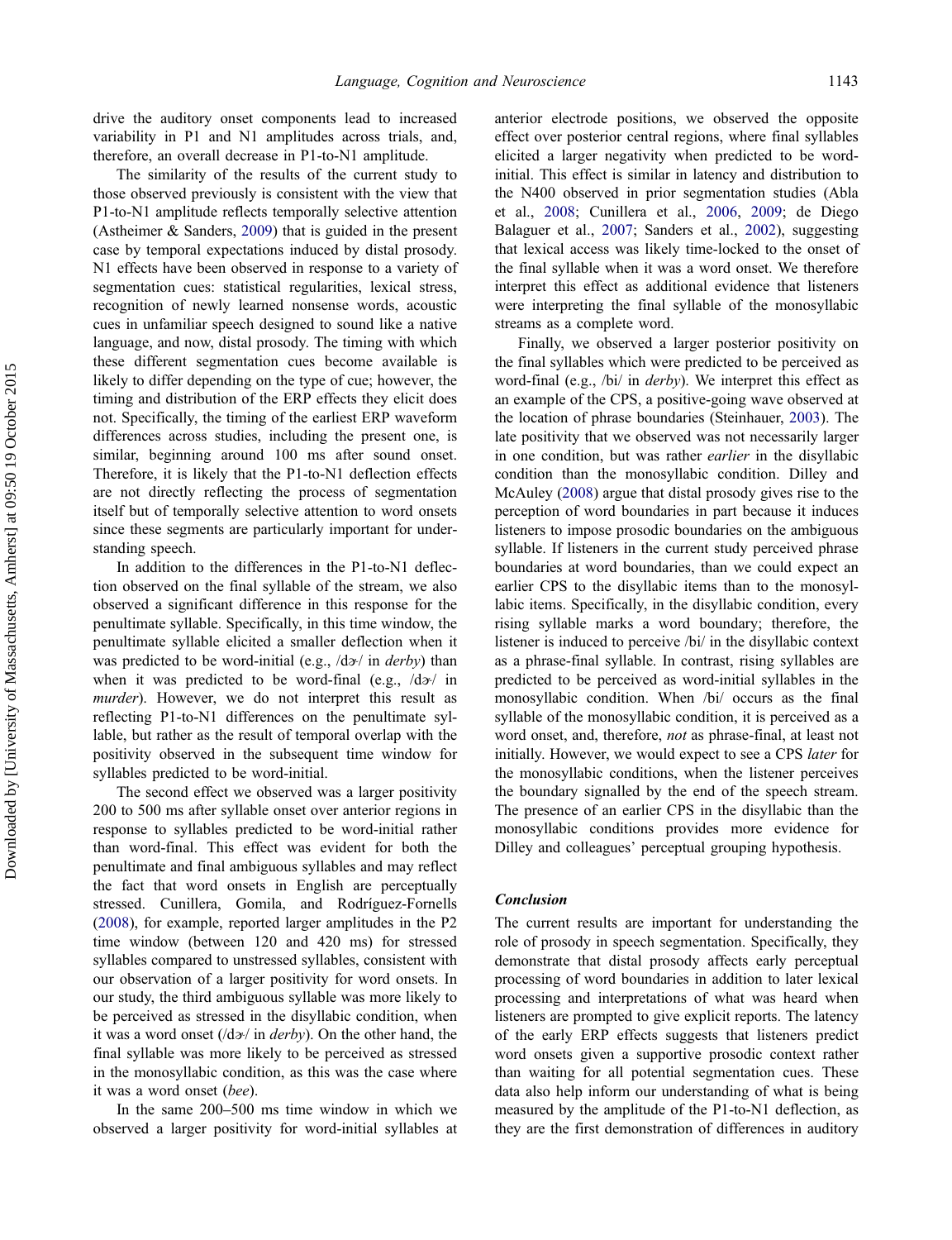<span id="page-13-0"></span>evoked potentials for acoustically identical untrained natural language stimuli. As such, the results lend further support to the claim that the amplitude of the P1-to-N1 deflection during speech processing indexes a more general attentional process rather than segmentation itself. Finally, they demonstrate the effectiveness of using ERPs to investigate the stages of processing that are influenced by prosodic manipulations.

# Acknowledgements

This material is based upon work supported by the National Science Foundation [grant number BCS-0847653] awarded to L.C.D. and was partially funded by a National Institutes of Health Institutional Training Grant [grant number MH16745] which provided post-doctoral training for M.B., and a John Merck Fellowship in the Biology of Developmental Disabilities awarded to L.D.S. Any opinions, findings, and conclusions or recommendations expressed in this material are those of the author(s) and do not necessarily reflect the views of the National Science Foundation, the NIH, or the John Merck Foundation. We thank Paul Dainton, Ashley Fitzroy, Martin Nolet and Anton Zakashansky for help with stimulus preparation, and Paul Dainton, Brian Keane and Chase Langeraap for help with data collection and analysis.

#### Note

1. Data obtained from the English Lexicon Project Web Site (Balota et al., 2007).

# References

- Abla, D., Katahira, K., & Okanoya, K. (2008). Online assessment of statistical learning by event-related potentials. Journal of Cognitive Neuroscience, 20, 952–964. doi[:10.1111/j.](http://dx.doi.org/10.1111/j.1469-8986.1987.tb00324.x) [1469-8986.1987.tb00324.x](http://dx.doi.org/10.1111/j.1469-8986.1987.tb00324.x)
- Allopenna, P. D., Magnuson, J. S., & Tanenhaus, M. K. (1998). Tracking the time course of spoken word recognition using eye movements: Evidence for continuous mapping models. Journal of Memory and Language, 38, 419–439. doi:[10.1006/jmla.1997.2558](http://dx.doi.org/10.1006/jmla.1997.2558)
- Altmann, G. T. M. (2011). Language can mediate eye movement control within 100 milliseconds, regardless of whether there is anything to move the eyes to. Acta Psychologica, 137(2), 190–200.
- Astheimer, L. B., & Sanders, L. D. (2009). Listeners modulate temporally selective attention during natural speech processing. Biological Psychology, 80(1), 23–34. doi:[10.1016/j.](http://dx.doi.org/10.1016/j.biopsycho.2008.01.015) [biopsycho.2008.01.015](http://dx.doi.org/10.1016/j.biopsycho.2008.01.015)
- Astheimer, L. B. & Sanders, L. D. (2011). Predictability affects early perceptual processing of word onsets in continuous speech. Neuropsychologia, 49, 3512–3516. doi:[10.1016/j.](http://dx.doi.org/10.1016/j.neuropsychologia.2011.08.014) [neuropsychologia.2011.08.014](http://dx.doi.org/10.1016/j.neuropsychologia.2011.08.014)
- Baayen, R. H., Piepenbrock, R., & Gulikers, L. (1995). The CELEX lexical database (CD-ROM). Philadelphia, PA: Linguistic Data Consortium, University of Pennsylvania.
- Balota, D. A., Yap, M. J., Hutchison, K. A., Cortese, M. J., Kessler, B., Loftis, B., … Treiman, R. (2007). The English lexicon project. Behavior Research Methods, 39, 445–459. doi:[10.3758/BF03193014](http://dx.doi.org/10.3758/BF03193014)
- Beckman, M. (1986). Stress and non-stress accent. Dordrecht: Foris.
- Bess, J., & Ruhm, H. (1972). Recovery cycle of the acoustically evoked potential. Journal of Speech, Language, and Hearing Research, 15, 507–517.
- Boersma, P. & Weenink, D. (2002). Praat, a system for doing phonetics by computer. Software and manual Retrieved from [http://www.praat.org.](http://www.praat.org)
- Brown, M., Salverda, A. P., Dilley, L. C., & Tanenhaus, M. K. (2011). Expectations from preceding prosody influence segmentation in online sentence processing. Psychonomic Bulletin and Review, 18, 1189–1196. doi[:10.3758/s13423-](http://dx.doi.org/10.3758/s13423-011-0167-9) [011-0167-9](http://dx.doi.org/10.3758/s13423-011-0167-9)
- Budd, T. W., Barry, R. J., Gordon, E., Rennie, C., & Michie, P. T. (1998). Decrement of the N1 auditory event-related potential with stimulus repetition: Habituation vs. refractoriness. International Journal of Psychophysiology, 31(1), 51–68. doi[:10.10](http://dx.doi.org/10.1016/S0167-8760(98)00040-3) [16/S0167-8760\(98\)00040-3](http://dx.doi.org/10.1016/S0167-8760(98)00040-3)
- Coch, D., Skendzel, W., & Neville, H. J. (2005). Auditory and visual refractory period effects in children and adults: An ERP study. Clinical Neurophysiology, 116, 2184–2203. doi:[10.1016/j.clinph.2005.06.005](http://dx.doi.org/10.1016/j.clinph.2005.06.005)
- Cole, R. A., & Jakimik, J. (1980). Segmenting speech into words. Journal of the Acoustical Society of America, 67, 1323–1332. doi[:10.1121/1.384185](http://dx.doi.org/10.1121/1.384185)
- Connine, C. M., Blasko, D. G., &Titone, D. (1993). Do the beginnings of spoken words have a special status in auditory word recognition? Journal of Memory and Language, 32, 193–210. doi[:10.1006/jmla.1993.1011](http://dx.doi.org/10.1006/jmla.1993.1011)
- Cunillera, T., Càmara, E., Toro, J. M., Marco-Pallares, J., Sebastián-Galles, N., Ortiz, H., … Rodríguez-Fornells, A. (2009). Time course and functional neuroanatomy of speech segmentation in adults. Neuroimage, 48, 541–553. doi[:10.1016/j.neuroimage.](http://dx.doi.org/10.1016/j.neuroimage.2009.06.069) [2009.06.069](http://dx.doi.org/10.1016/j.neuroimage.2009.06.069)
- Cunillera, T., Gomila, A., & Rodríguez-Fornells, A. (2008). Beneficial effects of word final stress in segmenting a new language: Evidence from ERPs. BMC Neuroscience, 9(1), 23. doi:[10.1186/1471-2202-9-23](http://dx.doi.org/10.1186/1471-2202-9-23)
- Cunillera, T., Toro, J. M., Sebastián-Gallés, N., Rodríguez-Fornells, A. (2006). The effects of stress and statistical cues on continuous speech segmentation: An event-related brain potential study. Brain Research, 1123, 168–178. doi[:10.1016/j.](http://dx.doi.org/10.1016/j.brainres.2006.09.046) [brainres.2006.09.046](http://dx.doi.org/10.1016/j.brainres.2006.09.046)
- Cutler, A. & Butterfield, S. (1992). Rhythmic cues to speech segmentation: Evidence from juncture misperception. Journal of Memory and Language, 31, 218–236. doi[:10.1016/](http://dx.doi.org/10.1016/0749-596X(92)90012-M) [0749-596X\(92\)90012-M](http://dx.doi.org/10.1016/0749-596X(92)90012-M)
- Cutler, A., & Norris, D. (1988). The role of strong syllables in segmentation for lexical access. Journal of Experimental Psychology: Human Perception and Performance, 14(1), 113–121. doi[:10.1037/0096-1523.14.1.113](http://dx.doi.org/10.1037/0096-1523.14.1.113)
- de Diego Balaguer, R., Toro, J. M., Rodriguez-Fornells, A., Bachoud-Lévi, A.-C., & Marcus, G. (2007). Different neurophysiological mechanisms underlying word and rule extraction from speech. PLoS ONE, 2, e1175. doi[:10.1371/](http://dx.doi.org/10.1371/journal.pone.0001175.t004) [journal.pone.0001175.t004](http://dx.doi.org/10.1371/journal.pone.0001175.t004)
- Dilley, L. C., Mattys, S. L. & Vinke, L. (2010). Potent prosody: Comparing the effects of distal prosody, proximal prosody, and semantic context on word segmentation. Journal of Memory and Language, 63, 274–294. doi[:10.1016/j.jml.2010.06.003](http://dx.doi.org/10.1016/j.jml.2010.06.003)
- Dilley, L. C. & McAuley, J. D. (2008). Distal prosodic context affects word segmentation and lexical processing. Journal of Memory and Language, 59, 294–311. doi:[10.1016/j.jml.2008.](http://dx.doi.org/10.1016/j.jml.2008.06.006) [06.006](http://dx.doi.org/10.1016/j.jml.2008.06.006)
- Dilley, L. C., & Pitt, M. A. (2010). Altering context speech rate can cause words to appear or disappear. Psychological Science, 21, 1664–1670. doi:[10.1177/0956797610384743](http://dx.doi.org/10.1177/0956797610384743)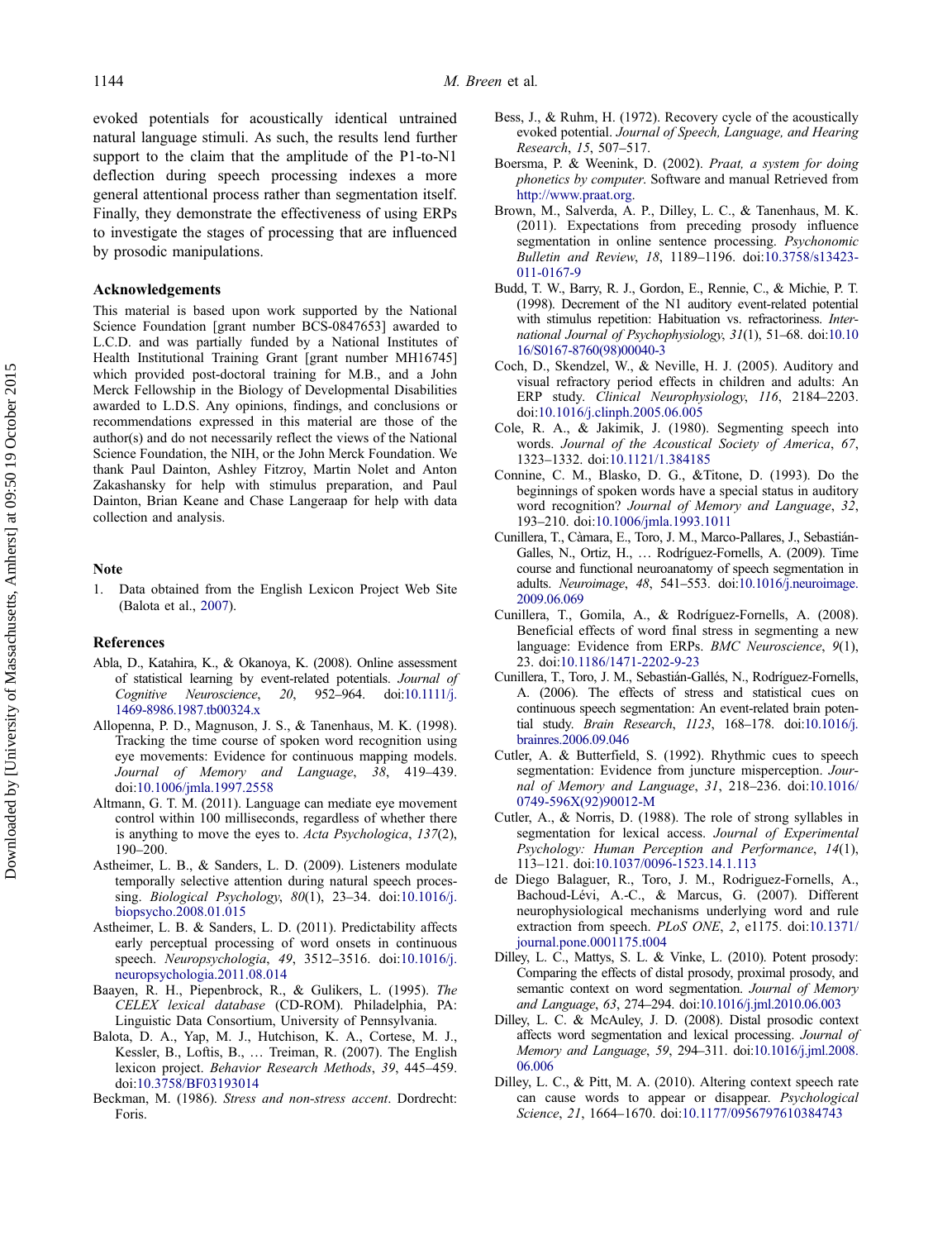- <span id="page-14-0"></span>Fry, D. B. (1955). Duration and intensity as physical correlates of linguistic stress. Journal of the Acoustical Society of America, 27, 765–768. doi:[10.1121/1.1908022](http://dx.doi.org/10.1121/1.1908022)
- Handel, S. (1989). Listening: An introduction to the perception of auditory events. Cambridge, MA: MIT Press.
- Hansen, J. C., Dickstein, P. W., Berka, C., Hillyard, S. A. (1983). Event-related potentials during selective attention to speech sounds. Biological Psychology, 16, 211–224. doi[:10.1016/](http://dx.doi.org/10.1016/0301-0511(83)90025-X) [0301-0511\(83\)90025-X](http://dx.doi.org/10.1016/0301-0511(83)90025-X)
- Hillyard, S. A., Hink, R. F., Schwent, V. L., & Picton, T. W. (1973). Electrical signs of selective attention in the human brain. Science, 182, 177–180. doi[:10.1126/science.182.4108.177](http://dx.doi.org/10.1126/science.182.4108.177)
- Kutas, M., & Federmeier, K. D., (2011). Thirty years and counting: Finding meaning in the N400 component of the event related brain potential (ERP). Annual Review of Psychology, 62, 621–647. doi[:10.1146/annurev.psych.](http://dx.doi.org/10.1146/annurev.psych.093008.131123) [093008.131123](http://dx.doi.org/10.1146/annurev.psych.093008.131123)
- Lehiste, I. (1972). The timing of utterances and linguistic boundaries. Journal of the Acoustical Society of America, 51, 2018–2024. doi[:10.1121/1.1913062](http://dx.doi.org/10.1121/1.1913062)
- MacMillan, N. A., & Creelman, C. D. (1991). Detection theory: A user's guide. New York: Cambridge University Press.
- Marslen-Wilson, W., & Zwitserlood, P. (1989). Accessing spoken words: The importance of word onsets. Journal of Experimental Psychology: Human Perception & Performance, 15, 576–585. doi[:10.1037/0096-1523.15.3.576](http://dx.doi.org/10.1037/0096-1523.15.3.576)
- Matin, E., Shao, K. C., & Boff, K. R. (1993). Saccadic overhead: Information-processing time with and without saccades. Perception and Psychophysics, 53, 372–380. doi[:10.3758/](http://dx.doi.org/10.3758/BF03206780) [BF03206780](http://dx.doi.org/10.3758/BF03206780)
- Mattys, S., Jusczyk, P., Luce, P., & Morgan, J. (1999). Phonotactic and prosodic effects on word segmentation in infants. Cognitive Psychology, 38, 465–494. doi[:10.1006/](http://dx.doi.org/10.1006/cogp.1999.0721) [cogp.1999.0721](http://dx.doi.org/10.1006/cogp.1999.0721)
- Moulines, E., & Charpentier, F. (1990). Pitch-synchronous waveform processing techniques for text-to-speech synthesis using diphones. Speech Communication, 9, 453–467. doi:[10.1016/0167-6393\(90\)90021-Z](http://dx.doi.org/10.1016/0167-6393(90)90021-Z)
- Näätänen, R. &Picton, T. (1987). The N1 wave of the human electric and magnetic response to sound: A review and an analysis of the component structure. Psychophysiology, 24, 375–425. doi[:10.1111/j.1469-8986.1987.tb00311.x](http://dx.doi.org/10.1111/j.1469-8986.1987.tb00311.x)
- Nakatani, L. H. &Dukes, K. D. (1977). Locus of segmental cues for word juncture. The Journal of the Acoustical Society of America, 62, 714–719. doi:[10.1121/1.381583](http://dx.doi.org/10.1121/1.381583)
- Norris, D., McQueen, J. M., Cutler, A., & Butterfield, S. (1997). The possible word constraint in the segmentation of continuous speech. Cognitive Psychology, 34, 191-243. doi:[10.1006/cogp.1997.0671](http://dx.doi.org/10.1006/cogp.1997.0671)
- Reinisch, E., Jesse, A., & McQueen, J. M. (2011a). Speaking rate affects the perception of duration as a suprasegmental lexical-stress cue. Language and Speech, 54, 147–165. doi:[10.1177/0023830910397489](http://dx.doi.org/10.1177/0023830910397489)
- Reinisch, E., Jesse, A., & McQueen, J. M. (2011b). Speaking rate from proximal and distal contexts is used during word segmentation. Journal of Experimental Psychology: Human Perception and Performance, 37, 978–996. doi[:10.1037/](http://dx.doi.org/10.1037/a0021923) [a0021923](http://dx.doi.org/10.1037/a0021923)
- Saffran, J. R., Aslin, R. N., & Newport, E. L. (1996). Statistical learning by 8-month-old infants. Science, 274, 1926–1928. doi:[10.1126/science.274.5294.1926](http://dx.doi.org/10.1126/science.274.5294.1926)
- Salverda, A. P., Dahan, D., & McQueen, J. M. (2003). The role of prosodic boundaries in the resolution of lexical embedding in speech comprehension. Cognition, 90(1), 51–89. doi:[10.1016/S0010-0277\(03\)00139-2](http://dx.doi.org/10.1016/S0010-0277(03)00139-2)
- Salverda, A. P., Dahan, D., Tanenhaus, M. K., Crosswhite, K., Masharov, M., & McDonough, J. (2007). Effects of prosodically modulated sub-phonetic variation on lexical competition. Cognition, 105, 466–476. doi[:10.1016/j.cognition.2006.10.008](http://dx.doi.org/10.1016/j.cognition.2006.10.008)
- Sanders, L. D., Ameral, V., & Sayles, K. (2009). Event-related potentials index segmentation of nonsense sounds. Neuropsychologia, 47, 1183–1186. doi:[10.1016/j.neuropsychologia.](http://dx.doi.org/10.1016/j.neuropsychologia.2008.11.005) [2008.11.005](http://dx.doi.org/10.1016/j.neuropsychologia.2008.11.005)
- Sanders, L. D., & Neville, H. (2003). An ERP study of continuous speech processing. I. Segmentation, semantics, and syntax in native speakers. Cognitive Brain Research, 15, 228–240. doi[:10.1016/S0926-6410\(02\)00195-7](http://dx.doi.org/10.1016/S0926-6410(02)00195-7)
- Sanders, L. D., Newport, E. L., & Neville, H. J. (2002). Segmenting nonsense: An event-related potential index of perceived onsets in continuous speech. Nature Neuroscience, 5, 700–703. doi:[10.1038/nn873](http://dx.doi.org/10.1038/nn873)
- Steinhauer, K. (2003). Electrophysiological correlates of prosody and punctuation. Brain and Language, 86(1), 142-164. doi:[10.1016/S0093-934X\(02\)00542-4](http://dx.doi.org/10.1016/S0093-934X(02)00542-4)
- Vroomen, J., & de Gelder, B. (1995). Metrical segmentation and lexical inhibition in spoken word recognition. Journal of Experimental Psychology: Human Perception and Performance, 21(1), 98–108. doi[:10.1037/0096-1523.21.1.98](http://dx.doi.org/10.1037/0096-1523.21.1.98)